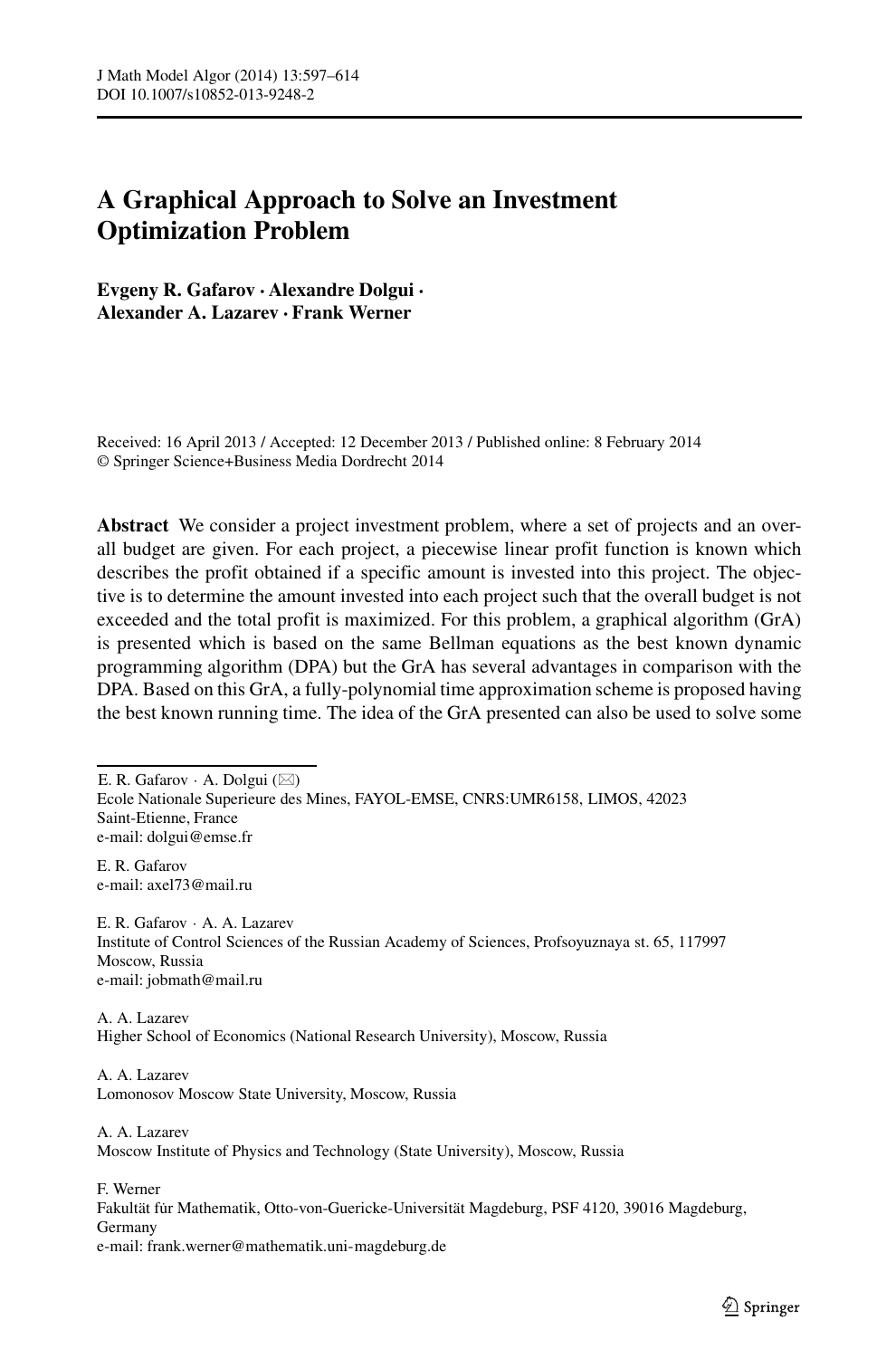similar scheduling or lot-sizing problems in a more effective way, e.g., the related problem of finding lot-sizes and sequencing several products on a single imperfect machine.

**Keywords** Project investment · Graphical algorithm · Pseudo-polynomial time complexity · FPTAS

# <span id="page-1-1"></span>**1 Introduction**

The investment optimization problem can be formulated as follows. A set *N* of *n* potential projects and an investment budget (amount)  $A > 0$  are given. For each project *j*, *j* = 1, ..., *n*, a profit function  $f_j(t)$ ,  $t \in [0, A]$ , is defined in such a way that the value  $f_j(t')$ denotes the profit received if we invest the amount *t* into project *j* . The goal is to define an amount  $\tau_j \in [0, A] \cap Z$  for each project  $j \in N$  such that  $\sum_{j=1}^n \tau_j \leq A$  and the total profit  $\sum_{j=1}^{n} f_j(\tau_j)$  is maximized.

Moreover, for a real-world generalization, it is often necessary to find such an optimal solution (investment strategy) for a flexible amount *A*, i.e., for all  $A \in [A', A'']$ . So, one looks for an algorithm which is able to solve this real-world generalization effectively. In the following, we assume that all functions  $f_j(t)$ ,  $j = 1, \ldots, n$ , are continuous piecewise linear non-decreasing functions with  $k_j$ ,  $j = 1, 2, ..., n$ , linear fragments (see Fig. [1\)](#page-1-0). If the function  $f_j(t)$  is defined only for some particular points *t*, e.g., for  $t_1, t_2, \ldots, t_{k_j}$ with  $t_1 < t_2 < \cdots < t_{k_i}$ , then we can assume that  $f_j(t) = f_j(t_i)$  holds on the interval  $[t_i, t_{i+1}), i = 1, \ldots, k_j$ , where  $t_{k_j+1} = A$ . In this paper, we propose an effective

<span id="page-1-0"></span>

**Fig. 1** Functions  $f_i(t)$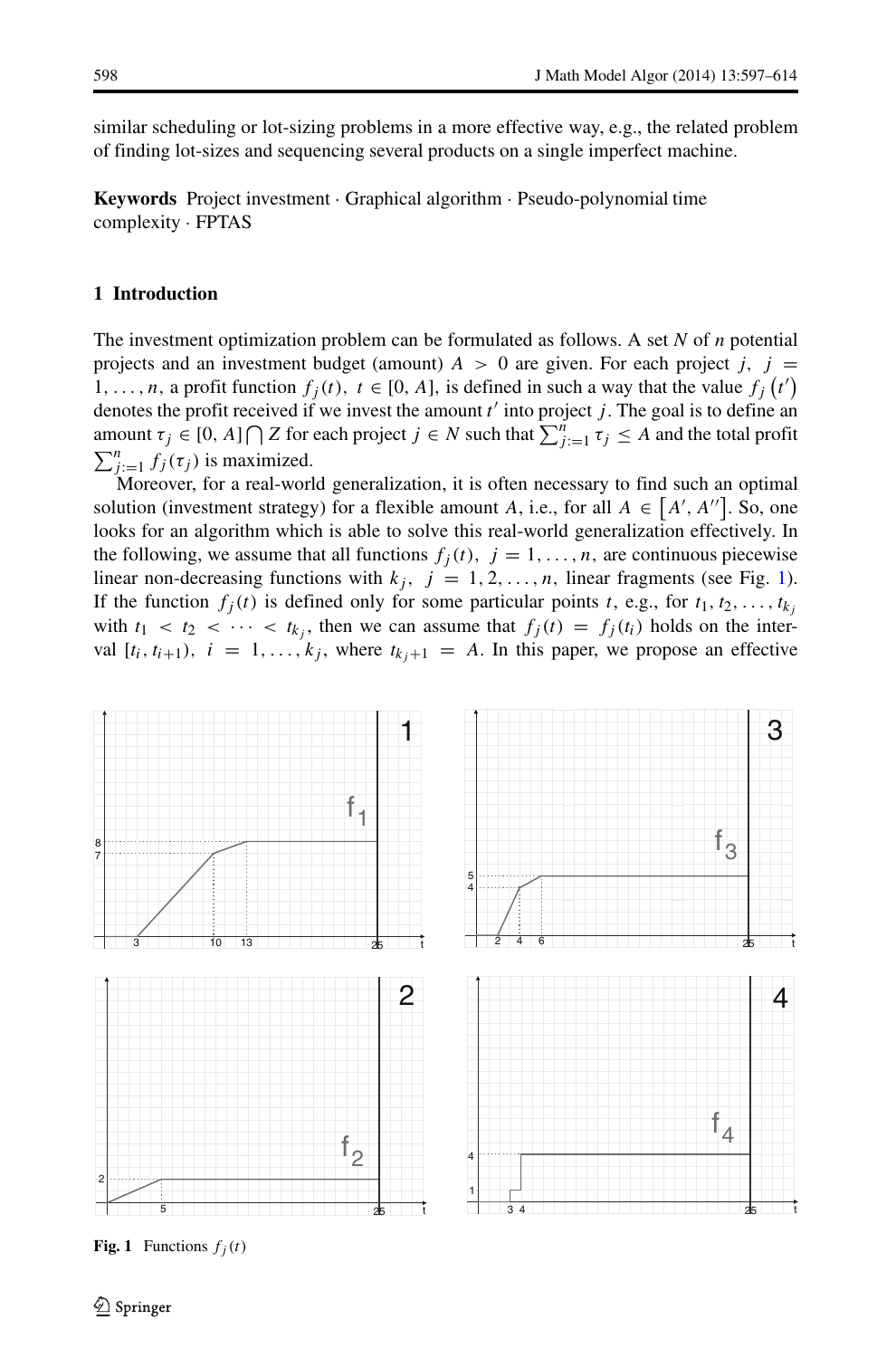pseudo-polynomial algorithm and derive a fully polynomial time approximation scheme (FPTAS) based on it.

To the best of our knowledge, there are no publications on the problem under consideration. However, there are some close special cases of knapsack-like problems which are as follows.

A special case of the problem is similar to the well-known bounded knapsack problem [\[3\]](#page-17-0):

maximize 
$$
\sum_{j:=1}^{n} p_j x_j
$$
  
\n*s.t.*  $\sum_{j:=1}^{n} w_j x_j \le A$ ,  
\n $x_j \in [0, b_j], x_j \in Z, j = 1, 2, ..., n$ , (1)

for which a dynamic programming algorithm with a time complexity of  $O(nA)$  is known  $\lceil 3 \rceil$ .

The following problem [\[4\]](#page-17-1) is also similar to the problem under consideration:

<span id="page-2-0"></span>minimize 
$$
\sum_{j=1}^{n} f_j(x_j)
$$
  
\n*s.t.*  $\sum_{j=1}^{n} x_j \ge A$ ,  
\n $x_j \in [0, A], x_j \in Z, j = 1, 2, ..., n$ , (2)

where  $f_i(x_i)$  are piecewise linear as well. For the problem [\(2\)](#page-2-0), a dynamic programming algorithm with a running time of  $O\left(\sum k_j A\right)$  [\[4\]](#page-17-1) and an FPTAS with a running time of  $O\left(\left(\sum k_j\right)^3/\varepsilon\right)$  [\[5\]](#page-17-2) are known. A short survey on this lot-sizing problem can be found in [\[5\]](#page-17-2) as well.

It is easy to show that the investment optimization problem is NP-hard, since the classical 0-1 knapsack problem is a special case of it.

This problem can be solved by a dynamic programming algorithm (DPA), which is based on the following well-known recursive Bellman equations:

$$
F_j(T) = \max_{t=0,1,\dots,T} \{f_j(t) + F_{j-1}(T-t)\}, \ T = A, A-1, \dots, 1,
$$

with the initial conditions

$$
F_0(T) = 0, \quad \text{for } T \ge 0,
$$
  

$$
F_0(T) = -\infty, \quad \text{for } T < 0.
$$
 (3)

In each stage *j*,  $j = 1, \ldots, n$ , a function  $F_j(T)$ ,  $j = 1, \ldots, n$ , is calculated and used in the next stage. Here the value  $F_j(T)$  gives the maximal profit received from the realization of the first *j* projects if a total amount  $T \leq A$  is invested. Finally, the value  $F_n(A)$  denotes the optimal objective function value. Here *A* and thus all values of *T* are integer. Note that, if *A* would be rational, we can assign  $A := \lfloor A \rfloor$ .

Usually in a DPA, one works like a calculator, i.e., to calculate  $F_j(T')$ , we consider *T*<sup> $′$ </sup> + 1 points *t* and for each point, we calculate the value  $f_j(t)$  +  $F_{j-1}(T - t)$ . Then we choose the maximal value among these  $T' + 1$  values. So, the time complexity of such a DPA is  $O(nA^2)$ . Here we do not take into account the analytical form of the functions  $f_j$ . However, if we work with the analytical representation (not with particular values  $f_i(t)$ ) calculated for  $t \in Z$ ), we will have some advantages.

The remainder of the paper is as follows. In Section [2,](#page-3-0) we present the graphical algorithm (GrA) and discuss its advantages in comparison with the DPA. In Section [3,](#page-6-0) we illustrate the algorithm on a numerical example. Some advantages of the GrA in comparison with the DPA are discussed in Section [4.](#page-13-0) In Section [5,](#page-13-1) we give a modification of the GrA and derive an FPTAS. In Section [6](#page-15-0) a GrA and an FPTAS for a related problem denoted as P-Cost are presented.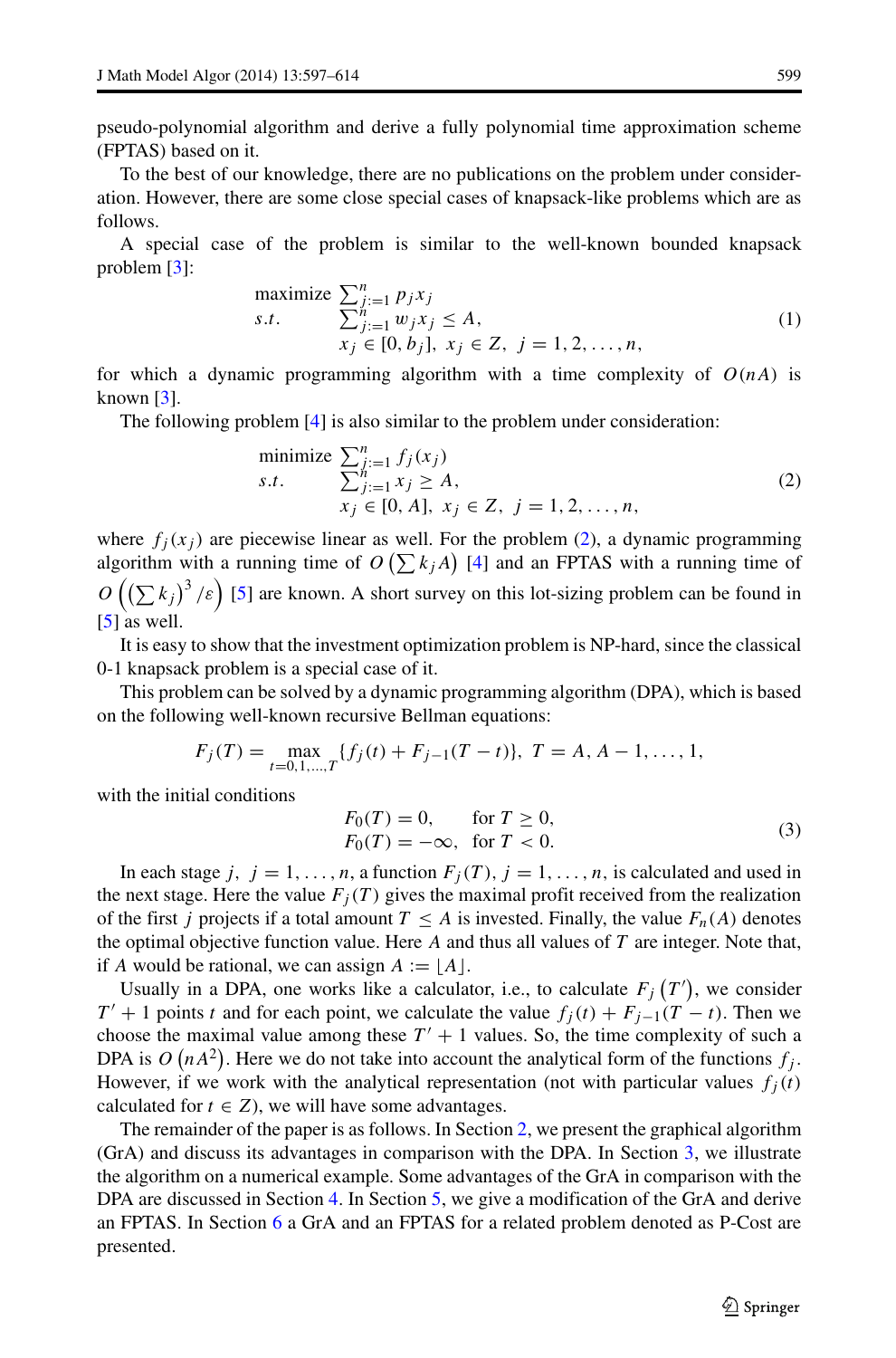# <span id="page-3-0"></span>**2 Graphical Algorithm**

Next, we present the graphical algorithm (GrA) which uses the same Bellman equations as the DPA, but considers analytical expressions of the functions. We note that the founda-tions of such a type of algorithm have been explained e.g. in [\[1\]](#page-17-3). The functions  $f_i(t)$ ,  $j =$  $1, 2, \ldots, n$ , can be saved in the computer memory in a tabular form as given in Table [1.](#page-3-1)

In Table [1,](#page-3-1) *K* denotes the number of the current interval, whose values range from 1 to  $k_j$ (where the number of intervals  $k_j$  is defined for each  $j = 1, 2, ..., n$ ),  $\left[ t_j^K, t_j^{K+1} \right)$  is the *K* th interval, and  $b_j^K$ ,  $u_j^K$  are the parameters of the linear function  $f_j^K(t)$  defined on the *K* th interval. This data means the following. For each above interval, we store the parameters  $b_j^K$ and  $u_j^K$  for describing the function  $f_j(t) = f_j^K(t) = u_j^K \cdot \left(t - t_j^K\right) + b_j^K$  on this interval.

For the example given in Fig. [1,](#page-1-0) the function  $f_1(t)$  can be presented as follows in Table [2.](#page-4-0) The points  $t_j^1, t_j^2, \ldots, t_j^{k_j}$  are called "break points" since the slope of the function changes at these points. The functions  $F_j(T)$  can be presented in the same way.

First, we formally describe the graphical algorithm (GrA). In the following, we denote the starting points as *SP* and the counter of the current interval as *CI* .

- **Step I.**  $j := 1$ . Copy the table for the function  $f_1(t)$  into the table for the function  $F_1(T)$ .
- **Step II. a** Let  $j > 1$  and assume that the function  $F_{j-1}(T)$  is known for all resulting intervals. Assign  $SP := A$  and  $CI := 1$ .
- **Step II. b** Calculate the intervals of the *reflected* function  $f'_j(t) = f_j(A t)$  (Table [3\)](#page-4-1).  $\left(t_j^{K+1} - t_j^K\right)$ ,  $K = 2, \ldots, k_j$ . On the interval  $\left[t_{K+1}, t_K\right)$ , we have  $f'_j(t) =$ Here  $t_1 = SP$ , and the other points  $t_K$  are calculated as follows:  $t_K = t_{K-1}$  $b_j^{K+1} - u_j^K(t - t_{K+1})$ , where  $f'_j(t)$  is the reflected function.
- **Step II. c** For each point  $T_K$  and each point  $t_K$ , calculate their equations. An equation *for a point* denotes the values which are used to calculate  $F_j(T)$ , where T belongs to the interval  $[SP - \varepsilon, SP]$ . To calculate the equation for a point  $T_K$ , we have to find the interval  $[t_{s+1}, t_s)$ , where  $T_k \in [t_{s+1}, t_s)$ . The equation for this point is  $f'_j(T_K) + F_j(T_K) - u_j^s \cdot \varepsilon$ . In the same way, we calculate the equation for  $t_K$ . Let  $t_K \in [T_r, T_{r+1})$ . Then we have the equation  $f'_j(t_K) + F_j(t_K) - u^r \cdot \varepsilon$ . We consider only points  $T_K$  < *SP and points*  $t_K$  > 0.
- **Step II. d** Among all equations, we have to find a *leading equation*, i.e., a *leading point*. Let us consider the two points  $x^1$  and  $x^2$  and their equations  $B^{x_1} - U^{x_1} \varepsilon$  and

<span id="page-3-1"></span>

| <b>Table 1</b> Function $f_j(t)$ |                  |                |                             | $\cdots$            | K i                            |
|----------------------------------|------------------|----------------|-----------------------------|---------------------|--------------------------------|
|                                  | interval $K$     | $t_i^1, t_i^2$ | $\left[t_i^2, t_i^3\right]$ | $\cdots$<br>$\cdot$ | $t^{k_j}$<br>$\cdot$ $\Lambda$ |
|                                  | $\boldsymbol{u}$ | u              | u                           | $\cdots$            | u                              |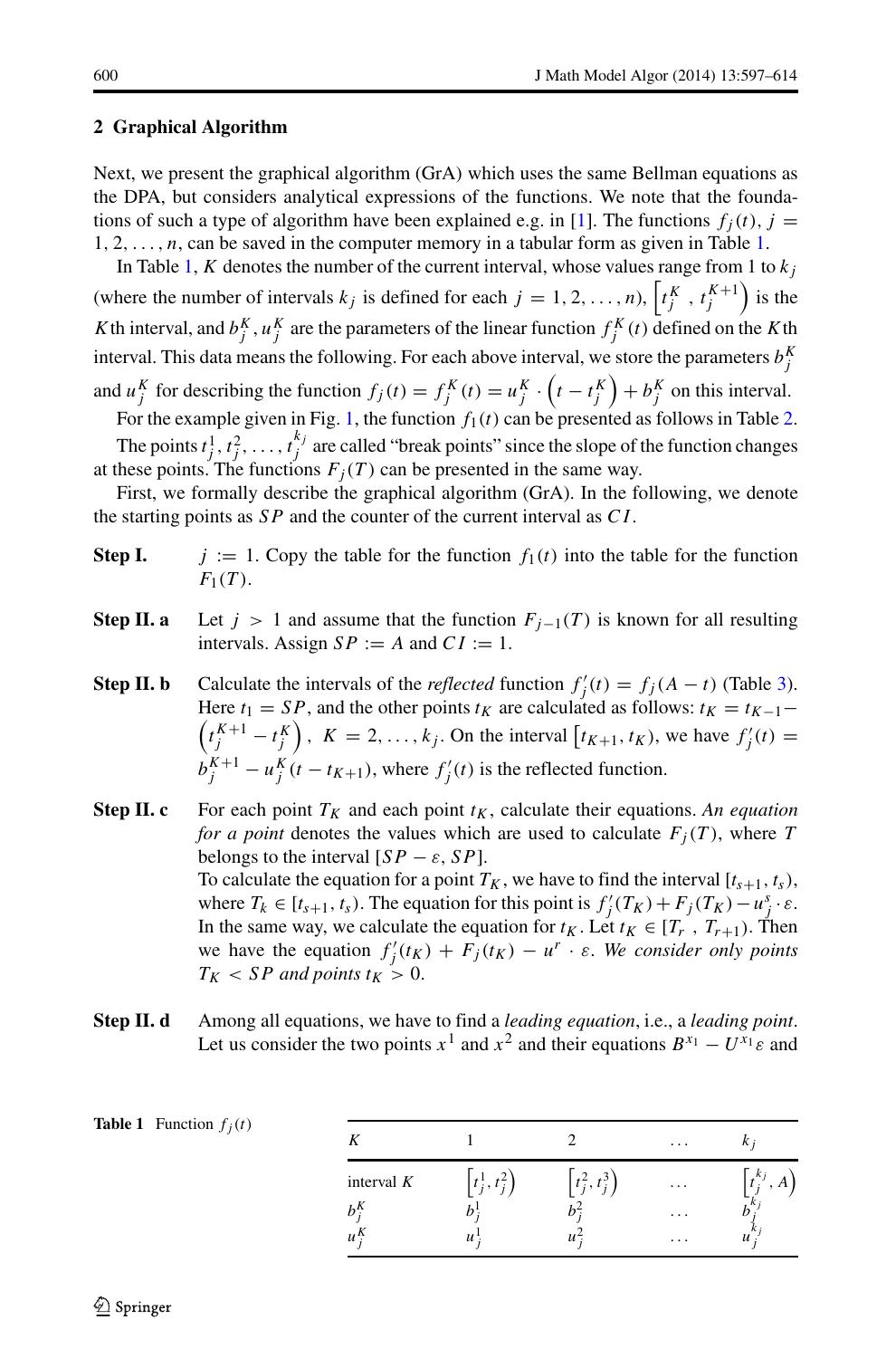#### <span id="page-4-0"></span>**Table 2** Function  $f_1(t)$

| K                       |        |         |                         |               |
|-------------------------|--------|---------|-------------------------|---------------|
| interval $K$<br>$b_1^K$ | [0, 3) | [3, 10) | [10, 13)                | [13, 25]<br>8 |
| $u_1^K$                 |        |         | $\overline{\mathbf{a}}$ |               |

 $B^{x_2} - U^{x_2} \varepsilon$ . If  $B^{x_1} > B^{x_2}$  or  $(B^{x_1} = B^{x_2}$  and  $U^{x_2} > U^{x_1}$ , then the point  $x_1$ dominates the point  $x_2$ . For the leading point, there is no other point which dominates it.

- **Step II. e** Calculate the length of the minimal interval  $LMI = min\{t_s - T_r\}$ ,  $s =$ 1,..., $k_j$ ,  $r = 1, \ldots, BP_{j-1}$ , where  $t_s > T_r$ . Now we check whether there is a point *x'* with an equation  $B^{x'} - U^{x'}\varepsilon$ , which is dominated by the leading point  $x^*$  and whose diagram has an intersection on the interval  $[SP - LMI, SP]$ . Let  $SP - \varepsilon'$  be an intersection point. We have to find the minimal value  $\varepsilon'$  among all such points  $x'$ . Let  $\varepsilon_{min}$  be such a point. Then  $LMI := \varepsilon_{min}$ . Such points  $SP - LMI$  will be called *intersection points*.
- **Step II. f** In the table for the function  $F_j(T)$ , save a column with the interval  $[t_{CI}, t_{CI+1}] = [SP - LMI, SP]$  and the values  $b^{CI} = B^{x^*} - U^{x^*} \cdot LMI$ ,  $u^{CI} = U^{x^*}.$
- **Step II. g** If the slope of the function on the interval of  $F_i(T)$  just saved before was the same, then we can join both intervals.
- **Step II. h**  $SP := SP LMI$  and  $CI := CI + 1$ . If  $SP > 0$ , then GOTO **Step II. b**.
- **Step III.**  $BP_i := CI 1$ . Modify the form of the table for the function  $F_i(T)$  into the form as in Table [4.](#page-5-0) Let  $j := j + 1$ . If  $j \leq n$ , GOTO **Step II.a**.
- **Step IV.** Use backtracking to find an optimal solution at the point *A* and the optimal objective function value  $F_n(A)$ .

**Lemma 1** At each stage  $j, j = 1, 2, \ldots, n$ , of the algorithm, there are no more than  $BP_j +$  $k_j + k_j \cdot BP_j$  *intersection points.* 

*Proof* During step II, there are no more than  $k_j \cdot BP_j$  different equations (with different points or different slopes). At each point *(SP* − *LMI )* calculated according to the points  $T_K$  and  $t_K$ , only for two points the equations (slopes of their equations) are changed. In the initial point  $T = A$ , we have only  $BP_j + k_j$  equations. All these equations correspond to linear functions. So, there are no more than  $BP_i + k_i + k \cdot BP_i$  intersection points. linear functions. So, there are no more than  $BP_j + k_j + k \cdot BP_j$  intersection points.

<span id="page-4-1"></span>

| <b>Table 3</b> Intervals of the<br>reflected function $f_i'(t)$ |              |              |              | $\cdots$          | $k_i$                       |
|-----------------------------------------------------------------|--------------|--------------|--------------|-------------------|-----------------------------|
|                                                                 | interval $K$ | $[t_2, t_1]$ | $[t_3, t_2)$ | <b>Contractor</b> | $\left[0, t_i^{k_j}\right)$ |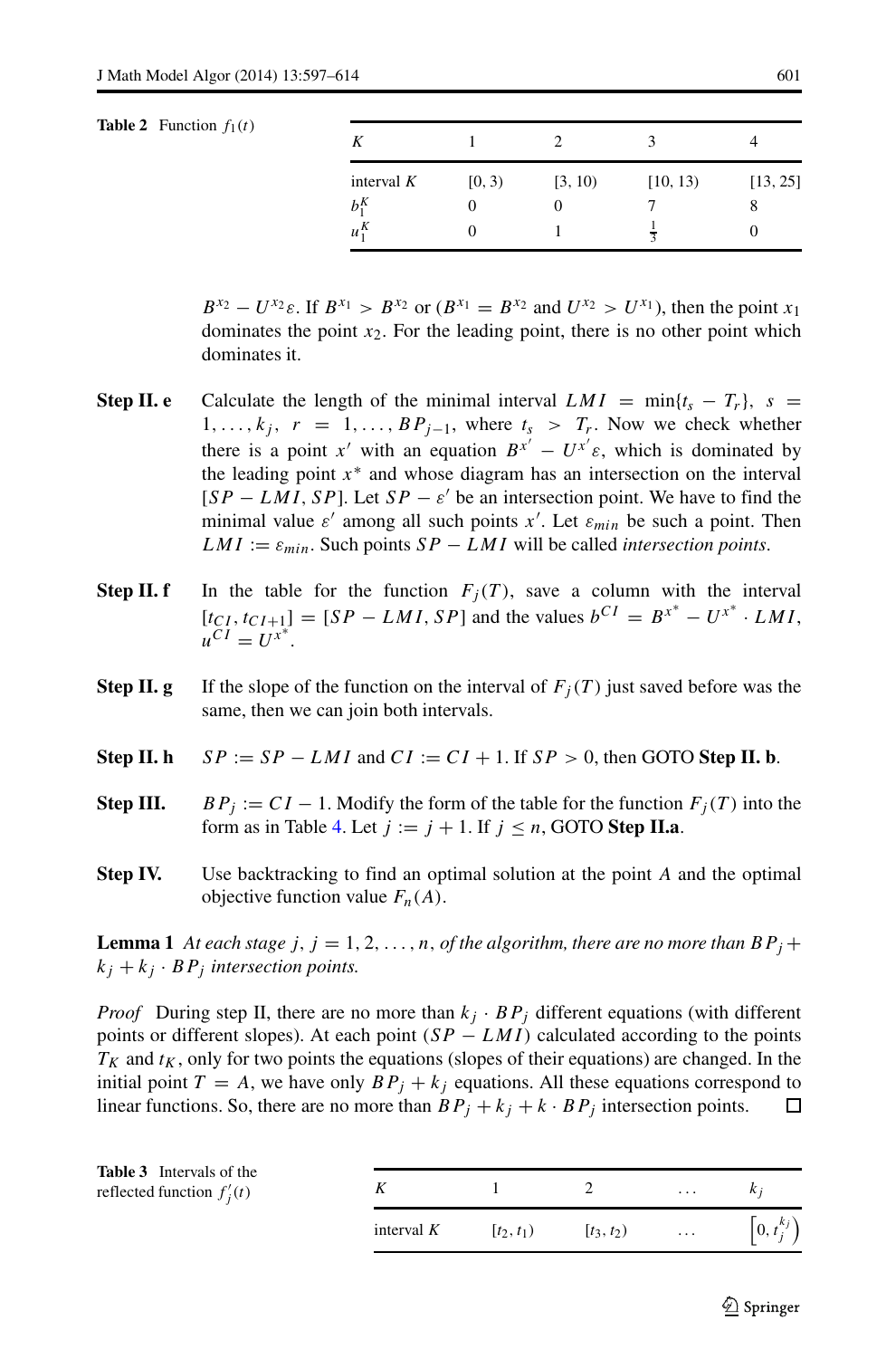<span id="page-5-0"></span>

|  | <b>Table 4</b> Function $F_j(T)$ |  |
|--|----------------------------------|--|
|--|----------------------------------|--|

|         |               |                                                                                               | $\ldots$ $BP_i$ |
|---------|---------------|-----------------------------------------------------------------------------------------------|-----------------|
| $h^K$   |               | interval $K$ $[T_{BP_j+1}, T_{BP_j}]$ $[T_{BP_j}, T_{BP_j-1}]$ $[T_2, T_1]$<br>h <sup>2</sup> | $b^{BP_j}$      |
| $\mu^K$ | $\mu^{\perp}$ |                                                                                               | $\mu^{BP_j}$    |

**Theorem 1** *The GrA constructs an optimal solution for all points*  $T \in [0, A]$  *in*  $O(n(BP_{max}k_{max})^2)$  time, where  $BP_{max} = \max_{l=1,2,...,n} {BP_j}$ ,  $k_{max} = \max_{j \in N} k_j$ .

*Proof* Since the GrA uses the same Bellman equations as the DPA, it founds an optimal solution for any  $T \in [0, A]$ .

Steps *II. b* − *II. e* can be simultaneously performed in  $O(BP_j + k_j)$  time for each *SP*. The number of starting points *SP* is less than  $BP_i \cdot k_j + (BP_j + k_j + k_j \cdot BP_j)$ , where the number of intersection points is  $BP_j + k_j + k_j \cdot BP_j$ . Since there are *n* stages, the time complexity of the algorithm is equal to  $O(n(BP_{max}k_{max})^2)$ . complexity of the algorithm is equal to  $O(n(BP_{max}k_{max})^2)$ .

If we only need to find an optimal solution for  $T \in [0, A]$ ,  $T \in Z$ , then the GrA can be modified as follows. If in the table for the function  $F_i(T)$ ,  $j = 1, 2, \ldots, n$ , we have two columns with the intervals  $[T_{K-1}, T_K)$  and  $[T_K, T_{K+1})$ , where  $T_K \notin Z$ , then we can change the intervals to  $[T_{K-1}, [T_K])$  and  $[T_K, T_{K+1})$ . If  $t_s \in ([T_K], [T_K])$  at the next stage, then its equation is not taken into account. Thus, we have  $BP_{max} \leq A$  and obtain the following corollary. Denote this modification as GrA-I.

**Corollary 1** *The GrA-I constructs an optimal solution for all points*  $T \in [0, A]$ ,  $T \in Z$ ,  $\int_{0}^{R} (n(A \cdot k_{max})^2)$  *time, where*  $k_{max} = \max_{j \in N} k_j$ .

2.1 A Modification of the GrA-I with Time Complexity  $O(nk_{max}A \log(k_{max}A))$ 

Steps *I I.b* − *I I.e* can also be performed in another way. At each step II (if an intersection point is not considered), only two equations go out and two new equations go in. In step 1 (or at the first iteration of step II, but not I!) (when  $SP = A$ ) of each stage *j*,  $j = 2, ..., n$ , we can sort all  $BK_{j-1} + k_j$  first equations in non-decreasing order of the time points *t*, when they become leading equations. So, the first equation in this ordered list is the leading one. This ordering can be done in  $O((BK_{i-1} + k_i) \log(BK_{i-1} + k_i))$  time. To find an intersection point  $\varepsilon_{min}$ , we only need to compare the first and second equations in this list. To add two new equations in a step of the GrA, we only need to perform  $O(\log(BK_{j-1}$  +  $k_j$ ) operations (to put them into the ordered list). Below we explain such a technique for Stage 3 of the numerical example considered.

In the same way, we can create a list of the lengths of the intervals which are used to compute LMI. In each step, the length of the list of the LMI values is less than or equal to  $k_j$ . So, to construct this list, we need to perform  $O(k_j \log(k_j))$  operations. To recalculate it, we need  $O(\log k_i)$  operations in each step. The first value in the list is LMI.

So, instead of  $O(BK_i \cdot k_i)$  operations in each step  $i > 1$ , we need only to perform  $O(\log(BK_{j-1} + k_j))$  operations and  $O((BK_{j-1} + k_j) \log(BK_{j-1} + k_j))$  operations in the first step. Therefore, the time complexity of the modified GrA-I is  $O(nk_{max}A \log(k_{max}A))$ , if we only need to find a solution for any  $T \in [0, A]$ ,  $T \in Z$ .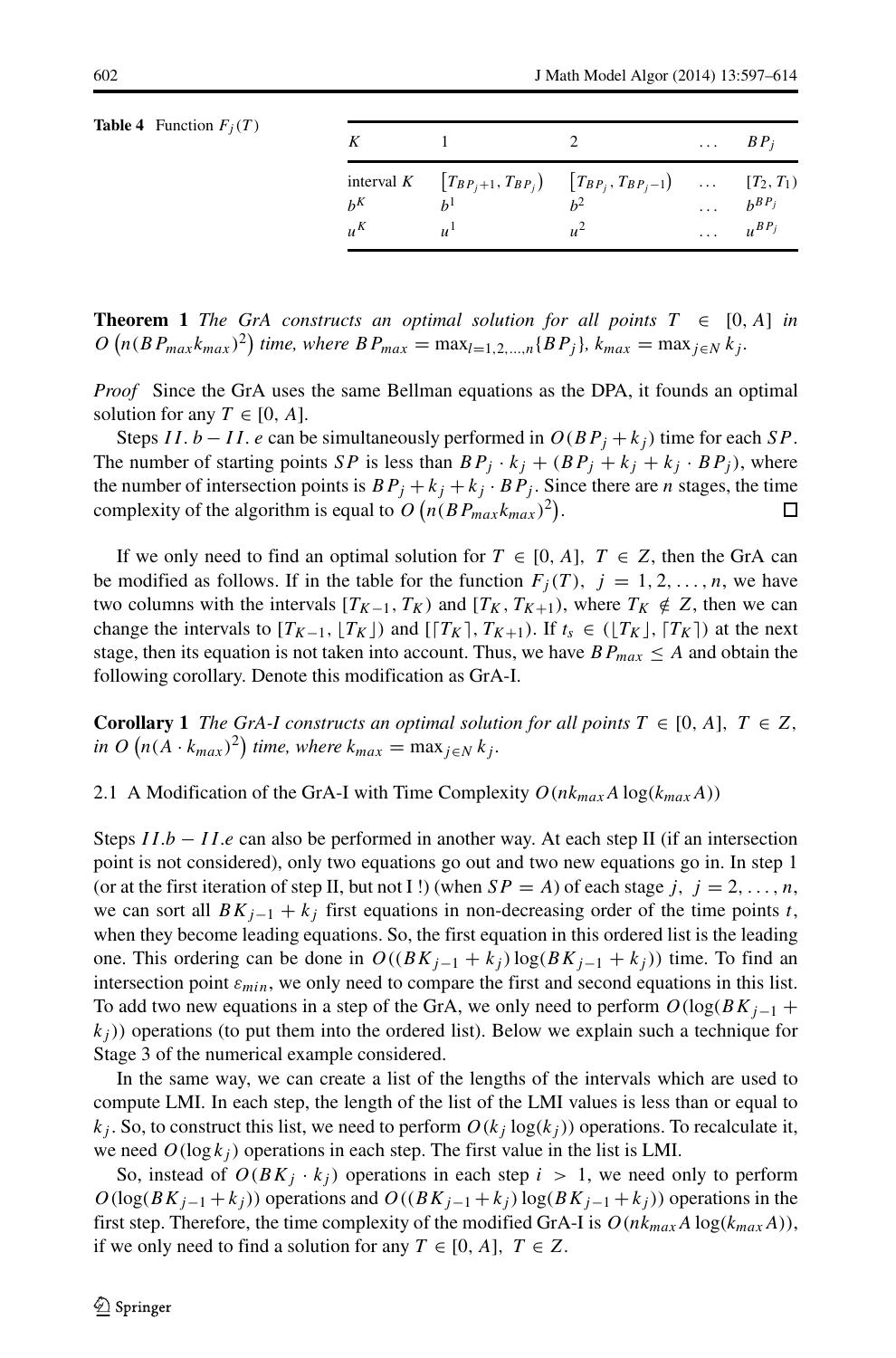#### <span id="page-6-0"></span>**3 Numerical Example**

In this section, the idea of the GrA is explained on the numerical example presented in Fig. [1,](#page-1-0) where  $n = 4$ .

**Stage 1. Determination of**  $F_1(T)$ .

It is obvious that  $F_1(T) = f_1(t)$ .

#### **Stage 2. Determination of**  $F_2(T)$ .

#### **Step 1.**

Let us analyze Fig. [2.](#page-7-0)1. To calculate the value  $F_2(25)$  in the DPA, we can do the following. We draw  $F_1(T)$  and  $f_2(t)$  as shown in the figure, where  $f_2(t)$  is drawn in a *reflected* way from the point *t*, i.e., the diagram of function  $f'_2(t) = f_2(25-t)$ is drawn. Now, for each  $t \in [0, 25]$ , it is easy to calculate the values  $f_2(t)$  + *F*<sub>1</sub>(25−*t*). The diagram of this function is presented by a dotted line. We note that the diagram of the function  $f_2(t) + F_1(25 - t)$  is piecewise linear and continuous as well. So, its maximal values are reached at the break points, which correspond to the break points of the functions  $F_1(T)$  and  $f_2(t)$ , i.e.,  $t_1, t_2, T_2, T_3, T_4, T_5$ . We have the maximal value 10 at the point  $t = 20$  which corresponds to the break point *t*2.

To calculate the values  $F_2(25-\varepsilon)$ , we have to shift the diagram of the function  $f_2(t)$  (and all break points  $t_1, t_2$  which correspond to function  $f_2(t)$ ) to the left by *ε*. It is easy to see that the value at the new break point  $t_2$  will be  $10 - u_1^4 \varepsilon = 10$ , if  $\varepsilon \le t_2 - T_2 = 20 - 13 = 7$ . Here  $u_1^4$  is the slope of the function  $F_1(T)$  on the interval  $[T_2, A)$ . At the same time, the values at the other break points will be changed as follows:

$$
F'(T_5) = F_1(T_5) - \varepsilon * u_2^2 = 2,
$$
  
\n
$$
F'(T_4) = F_1(T_4) - \varepsilon * u_2^2 = 2,
$$
  
\n
$$
F'(T_3) = F_1(T_3) - \varepsilon * u_2^2 = 9,
$$
  
\n
$$
F'(T_2) = F_1(T_2) - \varepsilon * u_2^2 = 10,
$$
  
\n
$$
F'(t_1) = F_1(t_1) - \varepsilon * u_1^4 = 8.
$$

Here  $F'(T_x)$  denotes the equality corresponding to the point  $T_x$  if we shift the diagram of the function  $f_2(t)$  to the left. So, on the interval  $[25-7, 25] = [18, 25]$ , we have  $F_2(T) = 10 - u_1^4 \varepsilon = 10$  (see Fig. [2.](#page-7-0)2).

# **Step 2.**

At the point  $T = 18$ , the linear part of  $F_1(T)$  corresponding to the break point  $t_2$ changes. We have the equation:  $F'(t_2) = F_1(t_2 = 18) - \varepsilon \cdot u_1^3 = 10 - \varepsilon \cdot \frac{1}{3}$  (see Fig. [2.](#page-7-0)3). The same change happens for the point  $T_2$ . For  $T = 18 - \varepsilon$ , we obtain the values  $F'(T_2) = 10 - \varepsilon \cdot u_2^1 = 10 - \varepsilon \frac{2}{5}$ . The slopes of all other functions  $F'(T_3)$ ,  $F'(T_4)$ ,  $F'(T_5)$ ,  $F'(t_1)$  do not change. So, the point  $t_2$  remains the *leading point*.

Subsequently, we will use the following two terms: a *leading equation* and a *leading point*. Let us consider the two points  $x<sup>1</sup>$  and  $x<sup>2</sup>$  and their equations  $B^{x_1} - U^{x_1} \varepsilon$  and  $B^{x_2} - U^{x_2} \varepsilon$ . If  $B^{x_1} > B^{x_2}$  or  $(B^{x_1} = B^{x_2}$  and  $U^{x_2} > U^{x_1}$ , then the point  $x_1$  dominates the point  $x_2$ . For a leading point, there is no other point which dominates it.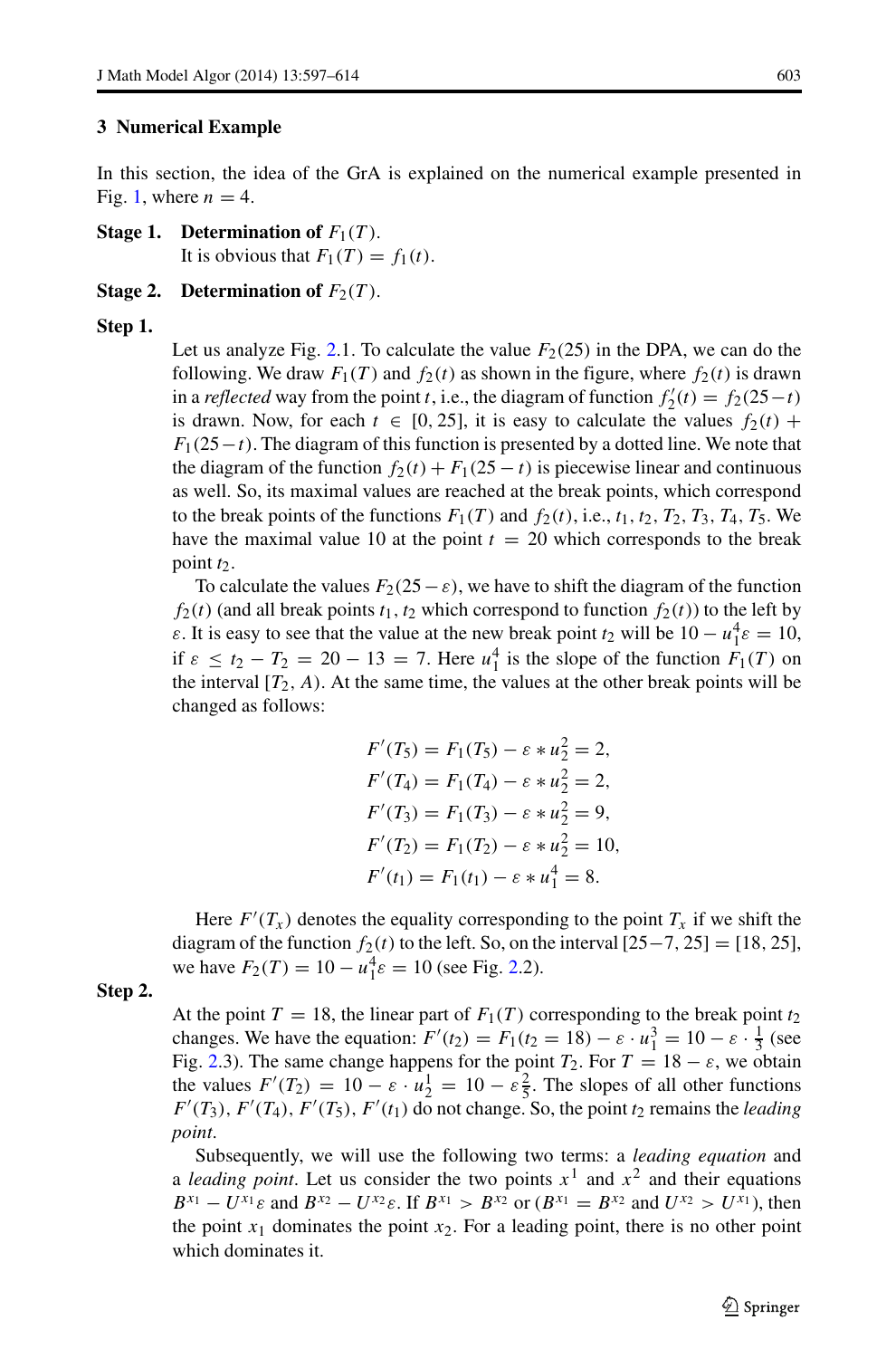<span id="page-7-0"></span>

**Fig. 2** Function  $F_2(T)$ 

We continue with shifting the diagram of the function  $f_2(t)$  to the left from the point  $t = 18$ . The values  $F_2(18 - \varepsilon)$  are calculated as  $F_2(18 - \varepsilon) = 10 - \varepsilon \frac{1}{3}$ corresponding to an equation for the point *t*2. This holds till the next change of a slope which happens at the point  $t = 15$ , where  $t_2$  and  $T_3$  meet each other. So, on the interval [15, 18], we have  $F_2'(t) = 10 - (18 - t)\frac{1}{3}$  (see Fig. [2.](#page-7-0)4).

**Step 3.**

From the point *T* = 15, we have the equation:  $F'(t_2) = F(t_2) - \varepsilon \cdot u_1^2 = 10 3 \cdot \frac{1}{3} - \varepsilon \cdot 1 = 9 - \varepsilon$ . The change of an equation happens for the point *T*<sub>3</sub> as well. For  $T = 15 - \varepsilon$ , we obtain the values  $F'(T_3) = 9 - \varepsilon \cdot u_2^1 = 9 - \varepsilon \frac{2}{5}$ . So, the point *T*<sup>3</sup> becomes a leading one, since its slope is less and it starts from the same value 9 as the point  $t_2$ .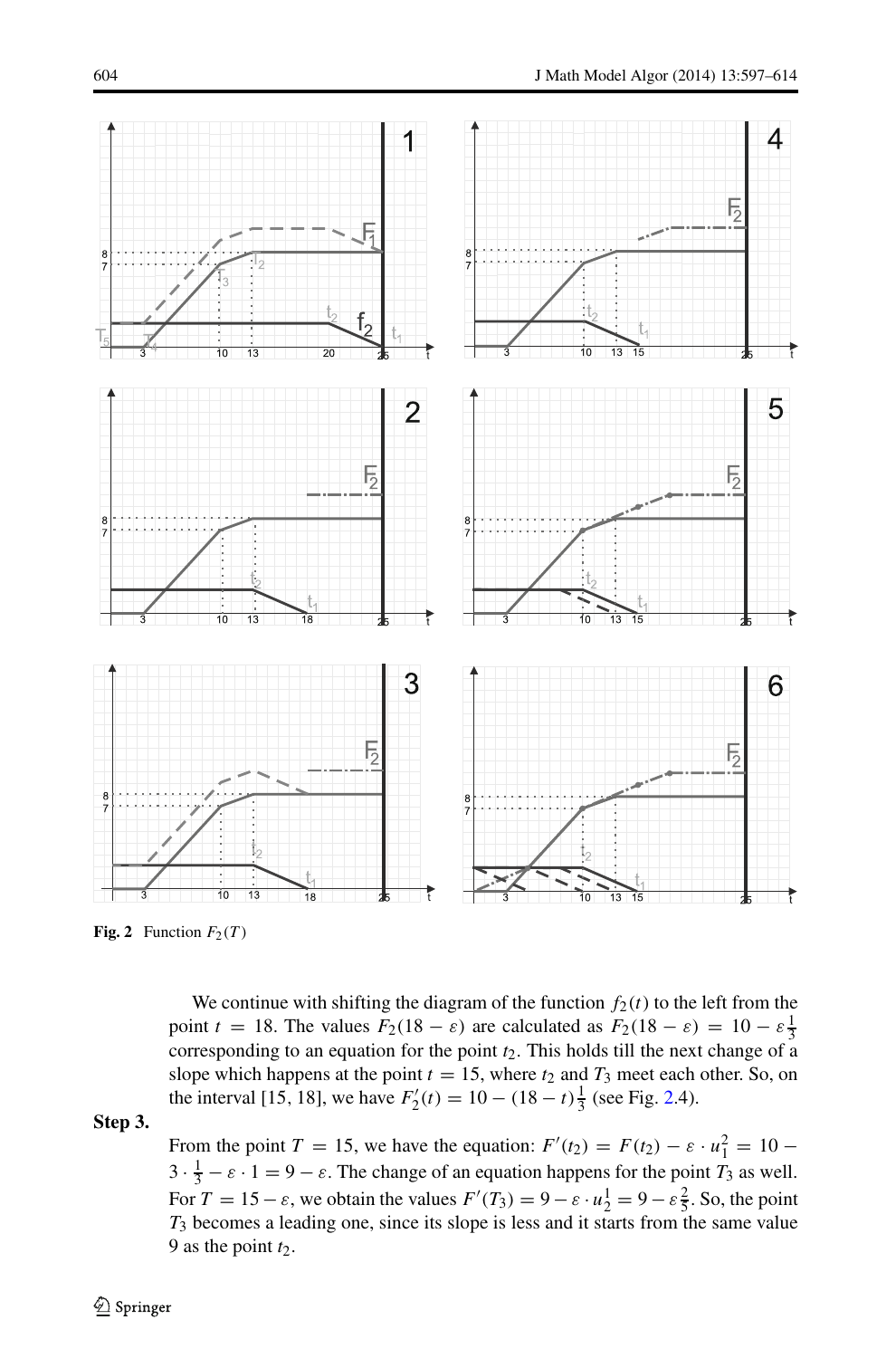| K                                                              |   |   |    |
|----------------------------------------------------------------|---|---|----|
| interval K $[0, 5)$ $[5, 10)$ $[10, 15)$ $[15, 18)$ $[18, 25)$ |   |   |    |
| $h^K$                                                          |   |   | 10 |
| $u^{K}$                                                        | τ | ≂ |    |

<span id="page-8-0"></span>We continue with shifting the diagram of the function  $f_2(t)$  to the left from the point *t* = 15. The values  $F_2(15 - \varepsilon)$  are calculated as  $F_2(15 - \varepsilon) = 9 - \varepsilon \frac{2}{5}$  which corresponds to the equation for the point  $T_3$ . This holds till the next change of a slope (where the point  $t_1$  and  $T_2$  meet each other), namely at the point  $t = 13$ . So, on the interval [13, 15], we have  $F_2(t) = 9 - (15 - t)\frac{2}{5}$  (see Fig. [2.](#page-7-0)5).

We continue our calculations in the same way. For each of the  $k_2 + BP_1$  break points, where  $BP_1$  is the number of break points of the function  $F_1(T)$ ), we have an equation which characterizes how the value  $F_2(T)$  will change if we shift the diagram of the function  $f_2(t)$  to the left (i.e., those values of the function  $F_2(T)$ we will have). Among these  $k_2 + BP_1$  points, we choose the leading one and according to its equation we calculate  $F_2(T)$ . This calculation holds till the next point *t*, where a break point of  $f_2(t)$  and a break point of  $F_1(T)$  will meet each other.

In such a way, we obtain:

- **Step 4.** For  $t \in [10, 13]$ :  $F_2(t) = 8\frac{1}{5} (13 t) \cdot \frac{2}{5}$  and the leading point  $T_3$  the equation of which is  $F'(T_3) = 8\frac{1}{5} - \varepsilon \cdot u_2^2 = 8\frac{1}{5} - \varepsilon \cdot \frac{2}{5}$ .
- **Step 5.** For  $t \in [5, 10]$ :  $F_2(t) = 7 (10 t) \cdot 1$  and the leading point  $t_2$  the equation of which is  $F'(t_2) = 7 - \varepsilon \cdot u_1^2 = 7 - \varepsilon$ .
- **Step 6.** For  $t \in [0, 5]$ :  $F_2(t) = 2 (5 t) \cdot \frac{2}{5}$  and the leading point  $T_4$  the equation of which is  $F'(t_2) = 2 - \varepsilon \cdot u_2^2 = 2 - \varepsilon \cdot \frac{2}{5}$ .

The final diagram of the function  $F_2(T)$  is presented in Fig. [2.](#page-7-0)6, and its linear parts are described in Table [5.](#page-8-0)

# **Stage 3.** Determination of  $F_3(T)$ **.**

Next, we describe how the function  $F_3(T)$  is calculated using the functions  $F_2(T)$  and  $f_3(t)$ . All steps are performed in the same way as for stage 2. We present only their short description. In the following tables, a point *(x, y)* is described in the form *x*|*y*.

This data means the following. The point  $t_1$  takes part in calculating the values  $F_3(T)$ according to the equation  $10 - \varepsilon \cdot 0$ . In the table, a leading point where only one equation influences  $F_3(T)$  is marked by the symbol  $*$ . The length of the minimal interval (LMI) is obtained as  $LMI = t_4 - T_2 = 1$ , i.e., on this interval, the slopes of the equations do not change, which means that all the points hold their equations. So, on the interval  $[25 - LMI, 25] = [24, 25]$ , the slope of the function  $F_3(T)$  is equal to the slope of the equation for the point  $t_4$ , i.e., 0. In addition, we calculate  $F_3(25) = 10 + 5 = 15$ .

| $t_1: 0 10$  | $t_4: 0 15*$ | $T_4: 0 12$ |
|--------------|--------------|-------------|
| $t_2$ : 0 10 | $T_2: 0 15$  | $T_5: 0 7$  |
| $t_3: 0 14$  | $T_3: 0 14$  | $T_6: 0 5$  |

**Step 1.** Starting point  $T = 25$ , see Fig. [3.](#page-9-0)1.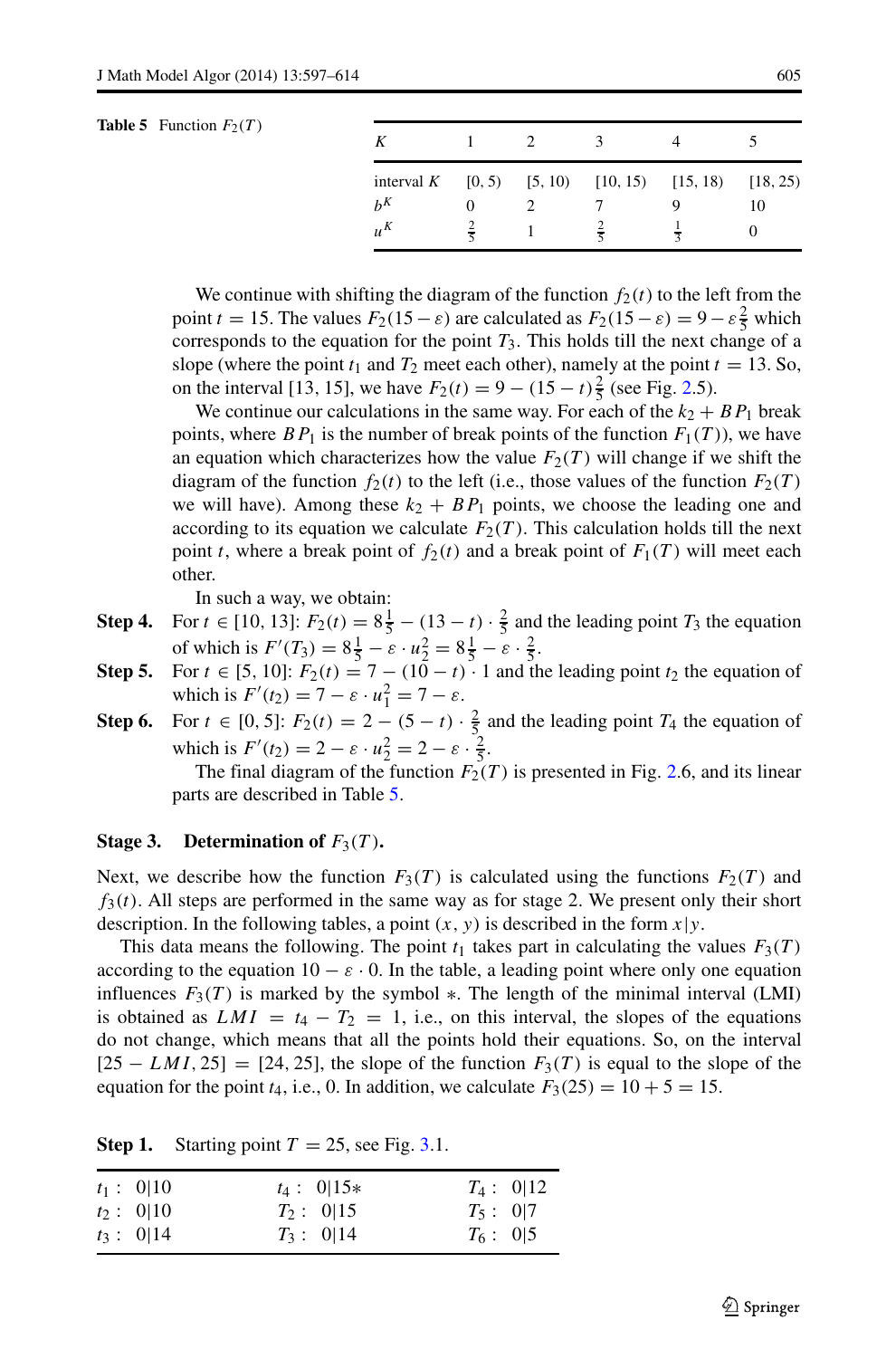<span id="page-9-0"></span>

**Fig. 3** Function  $F_3(T)$ 

**Step 2.** Starting point  $T = 24$ , see Fig. [3.](#page-9-0)1.

| $t_4: \frac{1}{3}  15*$ |  |
|-------------------------|--|
| $T_2: \frac{1}{2}  15$  |  |
|                         |  |

Next, we only present the calculations made in essential steps of the algorithm.

|                                                                          | $t_4: 1 12$ |            | $T_4: \frac{1}{2}  12*$ |
|--------------------------------------------------------------------------|-------------|------------|-------------------------|
|                                                                          |             | $T_5: 0 7$ |                         |
| $t_2 = \frac{2}{5}  8\frac{3}{5} $<br>$t_3: \frac{2}{5}  11\frac{4}{5} $ | $T_3: 0 9$  |            |                         |

**Step 7.** Starting point  $T = 16$ , see Fig. [3.](#page-9-0)2.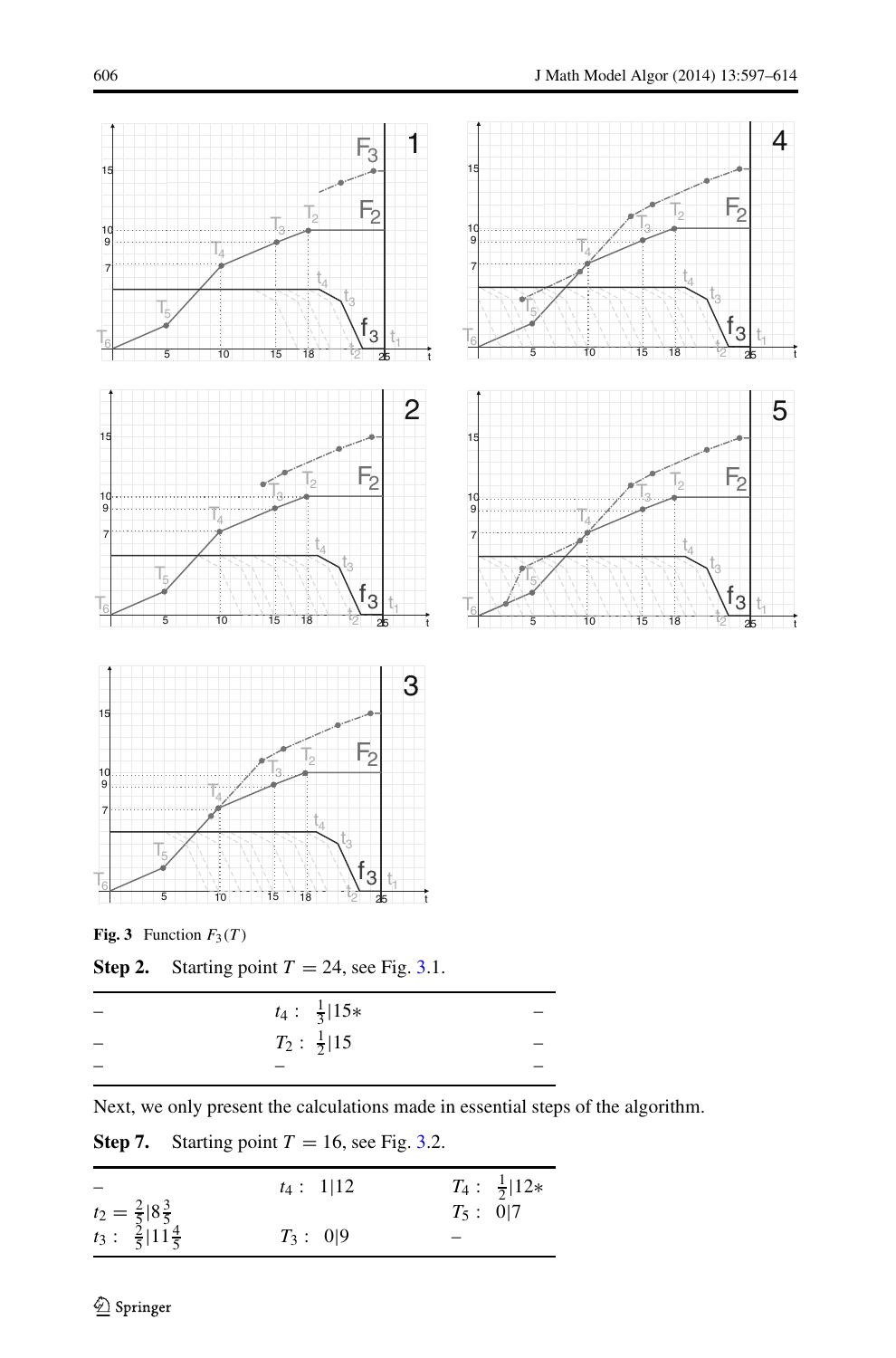<span id="page-10-0"></span>

| <b>Table 6</b> Function $F_3(T)$ |  |  |
|----------------------------------|--|--|
|----------------------------------|--|--|

|         |  | K 1 2 3 4 5 6 7 8                                                                                                                                                                                                                                                         |  |  |
|---------|--|---------------------------------------------------------------------------------------------------------------------------------------------------------------------------------------------------------------------------------------------------------------------------|--|--|
|         |  | interval K $\left[0, 2\frac{1}{2}\right)$ $\left[2\frac{1}{2}, 4\right)$ $\left[4, 9\frac{1}{3}\right]$ $\left[9\frac{1}{3}, 14\right)$ $\left[14, 16\right)$ $\left[16, 21\right)$ $\left[21, 24\right)$ $\left[21, 25\right)$<br>$b^K$ 0 1 4 $6\frac{1}{3}$ 11 12 14 15 |  |  |
| $u^{K}$ |  | $\frac{2}{5}$ 2 $\frac{2}{5}$ 1 $\frac{1}{2}$ $\frac{2}{5}$ $\frac{1}{3}$ 0                                                                                                                                                                                               |  |  |

We have  $LMI = t_3 - T_4 = 12 - 10 = 2$ . We check whether the equation for the point  $t_3$ becomes leading on the interval [14*,* 16] (i.e., whether it overcomes the equation for *T*4):

$$
-\frac{1}{2}\varepsilon + 12 = -\frac{2}{5}\varepsilon + 11\frac{4}{5}; \qquad \frac{1}{5} = \frac{1}{10}\varepsilon; \ \varepsilon = 2.
$$

This means that  $LMI = 2 = \varepsilon$ , and  $T_4$  remains the leading point on the whole interval [14, 16]. On the interval [14, 16], the slope of the function  $F_3(T)$  is equal to  $\frac{1}{2}$ .

**Step 11.** Starting point  $T = 10$ , see Fig. [3.](#page-9-0)3.

| $t_1: 1 7$ |             | $t_4: \frac{2}{5}  6\frac{3}{5} $ | $T_4$ is out of range             |
|------------|-------------|-----------------------------------|-----------------------------------|
| $t_2: 1 5$ |             |                                   | $T_5: \frac{1}{2}  6\frac{1}{2} $ |
|            | $t_3: 1 7*$ |                                   |                                   |

We have  $LMI = t_3 - T_5 = 1$ . We check whether the equation for the point  $t_4$  becomes leading on the interval [9*,* 10] (i.e., whether it overcomes the equation for *t*3):

$$
-\varepsilon + 7 = -\frac{2}{5}\varepsilon + 6\frac{3}{5}; \qquad \frac{2}{5} = \frac{3}{5}\varepsilon; \ \varepsilon = \frac{2}{3}.
$$

On the interval  $\left[9\frac{1}{3}, 10\right]$ , the slope of the function  $F_3(T)$  is equal to 1.

**Step 17.** Starting point  $T = 4$ , see Fig. [3.](#page-9-0)4.

|  | $t_1: \frac{2}{5}  1\frac{3}{5} $ |             |  |
|--|-----------------------------------|-------------|--|
|  | $t_2: \frac{2}{5} \frac{4}{5} $   |             |  |
|  | $t_3$ is out of range             | $T_6$ : 2 4 |  |

We have  $LMI = t_2 - T_6 = 2$ . However, there is an intersection point of the equations of the points  $T_6$  and  $t_1$ :

$$
-2\varepsilon + 4 = -\frac{2}{5}\varepsilon + 1\frac{3}{5}; \qquad \frac{12}{5} = \frac{8}{5}\varepsilon; \ \varepsilon = \frac{3}{2}.
$$

So, on the interval  $\left[2\frac{1}{2}, 4\right]$ , the slope of the function  $F_3(T)$  is equal to 2.

**Step 18.** Starting point  $T = 2\frac{1}{2}$ , see Fig. [3.](#page-9-0)5.

In this step, the leading point is  $t_1$ . Thus, on the interval  $\left[0, 2\frac{1}{2}\right]$ , the slope of the function  $F_3(T)$  is equal to  $\frac{2}{5}$ .

The final diagram of the function  $F_3(T)$  is presented in Fig. [3.](#page-9-0)5, and its linear parts are described in Table [6.](#page-10-0)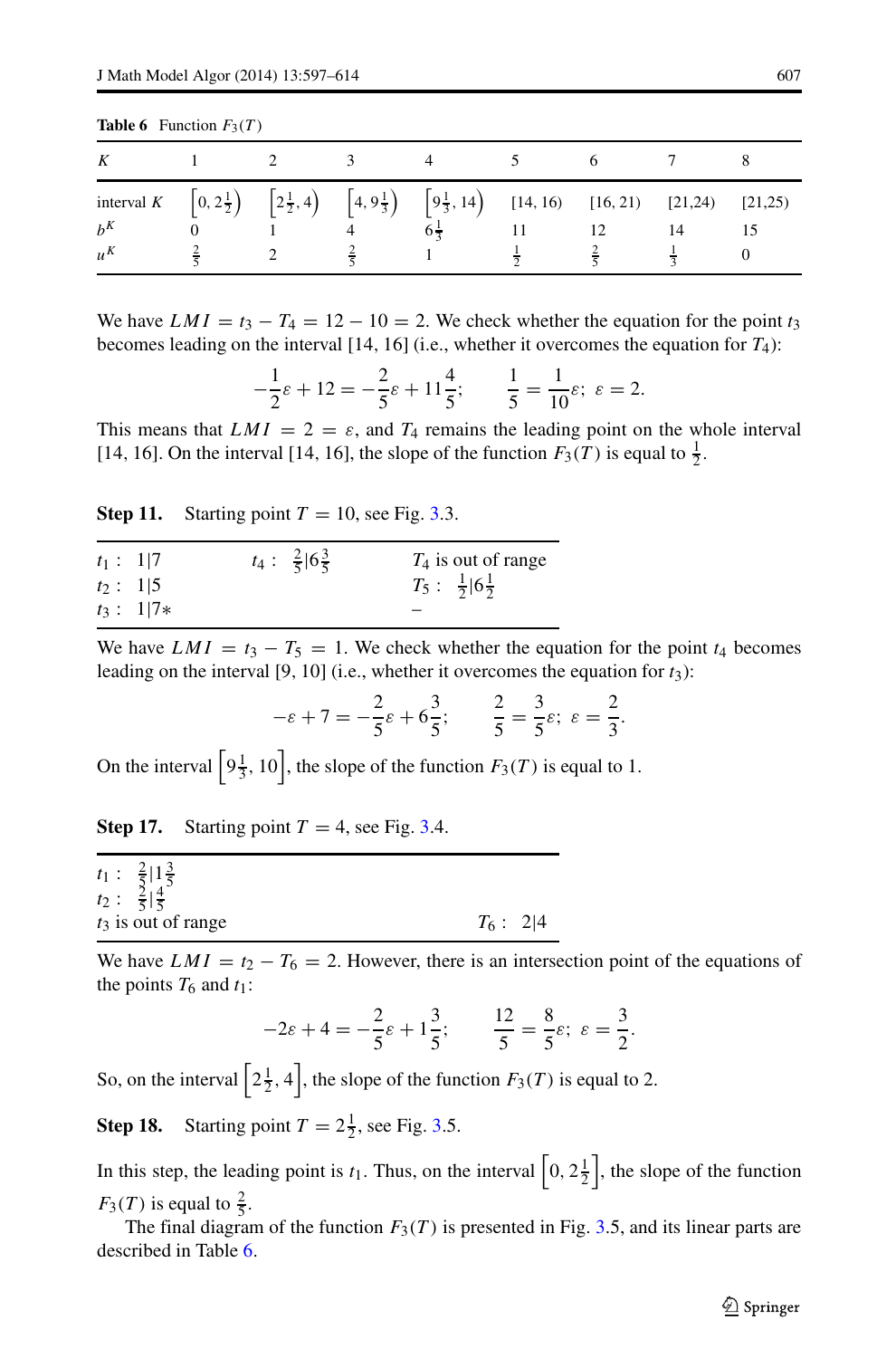### **Stage 4.** Determination of  $F_4(T)$ **.**

Next, we describe how the function  $F_4(T)$  is calculated using the functions  $F_3(T)$  and  $f_4(t)$ . In the case of a step function  $f_4(t)$ , we can perform this stage in an easier way. We can construct the functions  $\Phi_1(T) = F_3(T), \Phi_2(T) = 1 + F_3(T - 3)$  and  $\Phi_3(T) =$  $4+F_3(T-4)$ . Then we have to construct the function  $F_4(t) = \max{\{\Phi_1(T), \Phi_2(T), \Phi_3(T)\}}$ . All these functions are presented in Fig. [4.](#page-11-0)

Of course, we can perform the same operations like at Stages 2 and 3, but this is more complicated and takes more time.

# **Backtracking**

To find an optimal solution at the point  $T = 25$ , we can do backtracking. We have  $\tau_4 = 4$ and  $f_4(\tau_4) = 4$ ,  $\tau_3 = 6$  and  $f_3(\tau_3) = 5$ ,  $\tau_2 = 5$  and  $f_2(\tau_2) = 2$ ;  $\tau_1 = 10$  and  $f_1(\tau_1) = 7$ . Moreover,  $F^*(25) = 18$ .

Let us analyze the running times of the graphical algorithm (GrA) and the DPA. In the DPA, we have to consider  $(4 - 1) * \frac{25(25+1)}{2} + 25 = 1000$  points *t*.

In the first stage of the GrA, we consider 4 points of the function  $f_1(t)$ . At the second stage, we consider less than  $4*2 = 8$  steps and recalculate up to  $4+2 = 6$  equations in each step (practically, we have  $6+6+6+5+4+3+2=32$ ). At the second stage, we consider less than the  $5 * 4 = 20$  steps obtained from the break points and the two steps obtained due to the intersection of equations (practically, 17 steps) and recalculate up to  $5+4=9$  equations in each step (practically, we have  $9 + 9 + 9 + 9 + 8 + 8 + 8 + 3 + 7 + 4 + 6 + 5 + 4 + 3 + 2 =$ 119). In the last step, we have to consider  $3 * 8 = 24$  break points of the three functions

<span id="page-11-0"></span>**Fig. 4** Function  $F_4(T)$ 

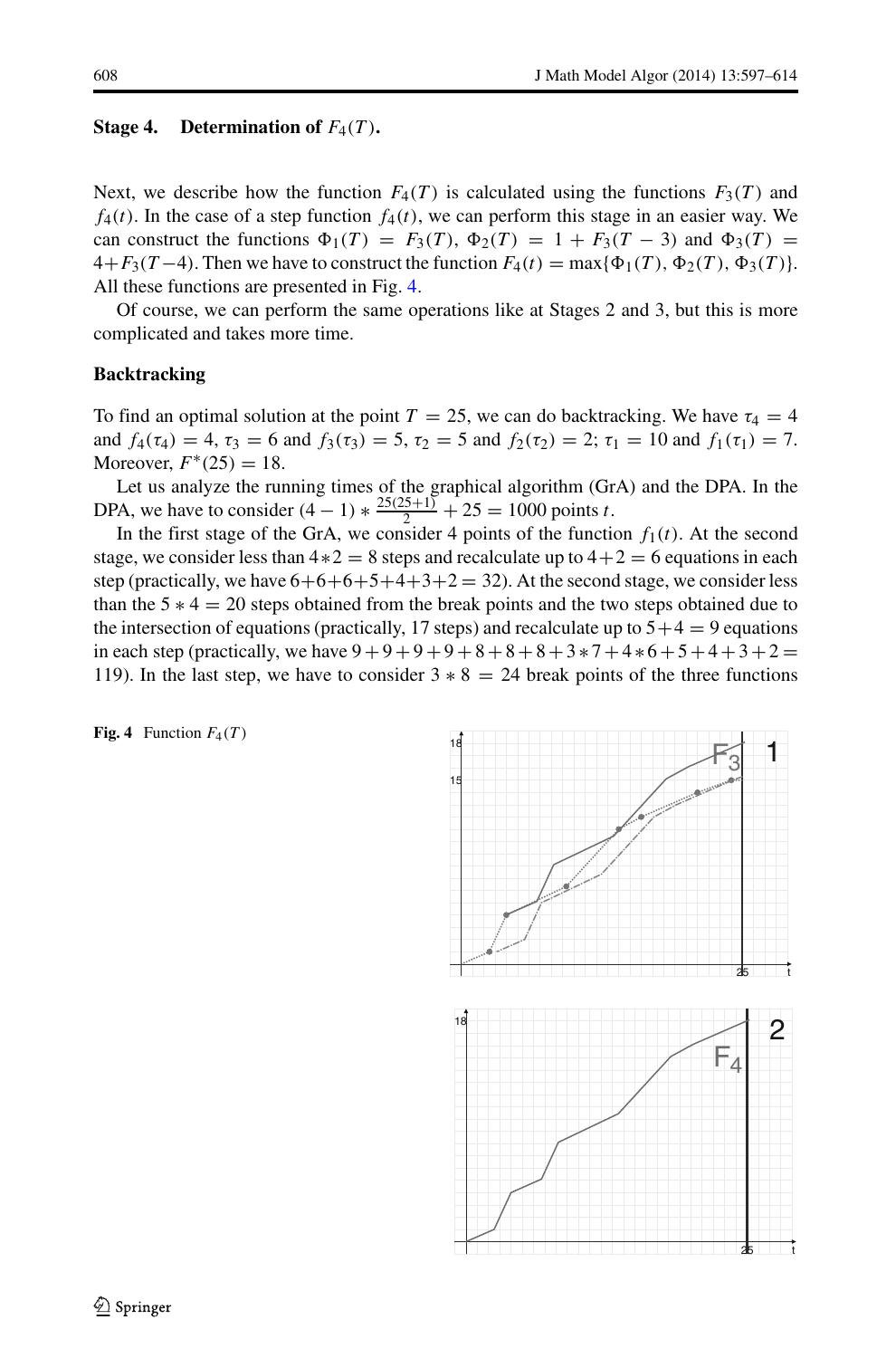4

 $F'(T_4)$  $F'(t_1)$ ,  $F'(T_2)$  $F'(T_5)$  $F'(T_0)$ 

25 t

 $F'(t_4)$ 

 $F'$ (

 $\mathcal{F}(\mathbb{T}_3)$ 

 $F'(t_3)$ 

<span id="page-12-0"></span>

**Fig. 5** List of equations in stage 3

 $\Phi_1(T)$ ,  $\Phi_2(T)$ ,  $\Phi_3(T)$ . Thus, in the GrA, we consider up to  $4+32+119+24=179$  points or equations. If we scale our instance to a big number *M* (i.e., we multiply all input data by *M*), then the running time of the DPA increases  $M^2$  times, but the running time of the GrA remains the same. Of course, for each equation, we have to do some simple calculations (operations). However, this number is constant: *O(*1*)*.

3.1 Stage 3 of the Numerical Example for the Modification of the GrA

In Fig. [5.](#page-12-0)1, the diagrams of  $F'(t_1)$ ,  $F'(t_2)$ ,  $F'(t_3)$ ,  $F'(t_4)$ ,  $F'(T_1)$ ,  $F'(T_2)$ ,  $F'(T_3)$ ,  $F'(T_4)$ ,  $F'(T_5)$ ,  $F'(T_6)$  are presented. So, the ordered list in step 1 of the stage is  $(t_4, T_2, T_3, t_3)$ , *T*4*, t*1*, t*2*, T*5*, T*6*)*.

In step 2, we delete the two equations corresponding to  $t_4$  and  $T_2$  from the list. To enter a new equation  $F'(t_4)$ , we do the following. Compare  $F'(t_4)$  and  $F'(t_1)$ . Their intersection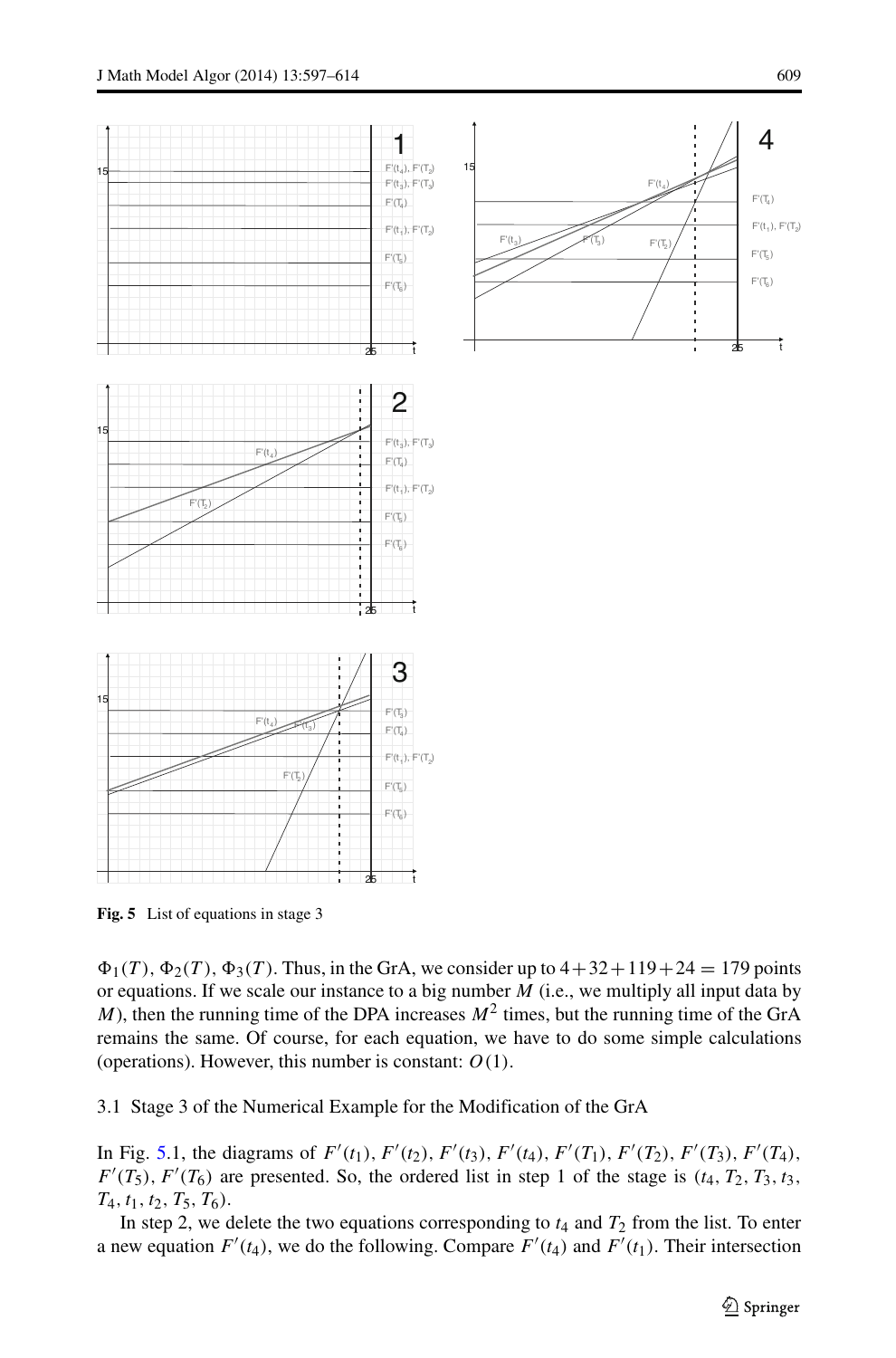point is  $(9, 10)$ , i.e.,  $t = 9$ ,  $F = 10$ . Moreover, at  $SP = 24$ , the value of  $F'(t_4)$  is larger. So, in the list,  $t_4$  is before  $t_1$ . Then compare it with  $t_3$ . The intersection point is (21, 14) and the value of  $F(t_4)$  is larger at *SP*. Finally, we compare it with  $T_3$ . We have  $t_4$  before  $T_3$  in the list. Analogously, we look for a position for  $T_2$  in the list. The ordered list remains the same  $(t_4, T_2, T_3, t_3, T_4, t_1, t_2, T_5, T_6)$ . In Fig. [5.](#page-12-0)2, the diagrams of the corresponding equations in step 2 are shown.

To be exact, we have to save not the points  $t_x$  and  $T_x$  in the list but the pairs *(Interval<sub>x</sub>, t<sub>x</sub>), where <i>Interval<sub>x</sub>* is the interval where the equation  $t_x$  is leading. In step 3, we delete the two old equations corresponding to  $t_4$  and  $T_3$  from the list and insert two new equations corresponding to these points. We have the following order:  $(t_4, T_3, t_3, T_2, T_4, t_1, t_2, T_5, T_6)$  (see Fig. [5.](#page-12-0)3). We note that  $T_2$  dominates  $T_4$  only before the point  $t = 21$ , i.e., on the interval [21, 22). This information has to be saved in the list.

Analogously, in step 4, we have the same order  $(t_4, T_3, t_3, T_2, T_4, t_1, t_2, T_5, T_6)$ . We remind that  $T_4$  dominates  $T_2$  for  $t < 21$ .

We have to mention as well that after deleting an equation  $t_x$  from the list, we have to reinsert (reorder) the equations of its left and right neighbors as well, since it has common intersection points (edges of the interval *Interval<sub>x</sub>*). This means that in each step, we have to delete up to 6 equations from the list and to add 6 new equations.

#### <span id="page-13-0"></span>**4 Some Benefits of the GrA (GrA-I) in Comparison with the DPA**

- 1. The time complexity of the modified GrA-I is  $O(nk_{max}A \log(k_{max}A))$  in contrast to the time complexity  $O(nA^2)$  of the DPA.
- 2. In spite of the fact that the complexity of the non-modified GrA-I is  $O(n(A \cdot k_{max})^2)$ and the complexity of the DPA is  $O(nA^2)$ , we suppose that in practice, the running time of the GrA-I is substantially less. This conjecture is made based on our numerical results with graphical algorithms for other problems.
- 3. The running time of the GrA for two instances  $I_1$  and  $I_2$ , where all parameters of  $I_2$  are equal to the parameters of  $I_1$  multiplied by  $M > 1$ ,  $M \in \mathbb{Z}$ , will be the same, although the running time of the DPA increases  $M<sup>2</sup>$  times. Thus, using the GrA, we can solve large scale instances or instances with real numbers in a more effective way.
- 4. If at stage *j*,  $j = 1, 2, ..., n$ , we have  $k_j B P_j > A$ , then we can recalculate the table for  $F_j(T)$  from the table used in the DPA and continue with all other stages according to the DPA. This means that the running time of such a modification is always less than the running time of the DPA.
- 5. The GrA-I is more effective for some sub-cases. As we saw in Section [2](#page-3-0) for a numerical instance, for some functions at stage 4, the complexity of the GrA-I will be less, if all functions  $f_i(t)$  are step functions. Then the time complexity of the GrA-I is  $O(nk_{max}A)$ , which is substantially less than the complexity of the DPA considered.
- 6. As it is shown in Section [5,](#page-13-1) it is easier to construct an FPTAS based on a GrA.

# <span id="page-13-1"></span>**5 An FPTAS Based on a GrA**

In this section, a fully polynomial-time approximation scheme (FPTAS) is presented based on the corresponding GrA.

First, we recall some relevant definitions. For the optimization problem of minimizing a function  $F(x)$ , a polynomial-time algorithm that finds a feasible solution  $x'$  such that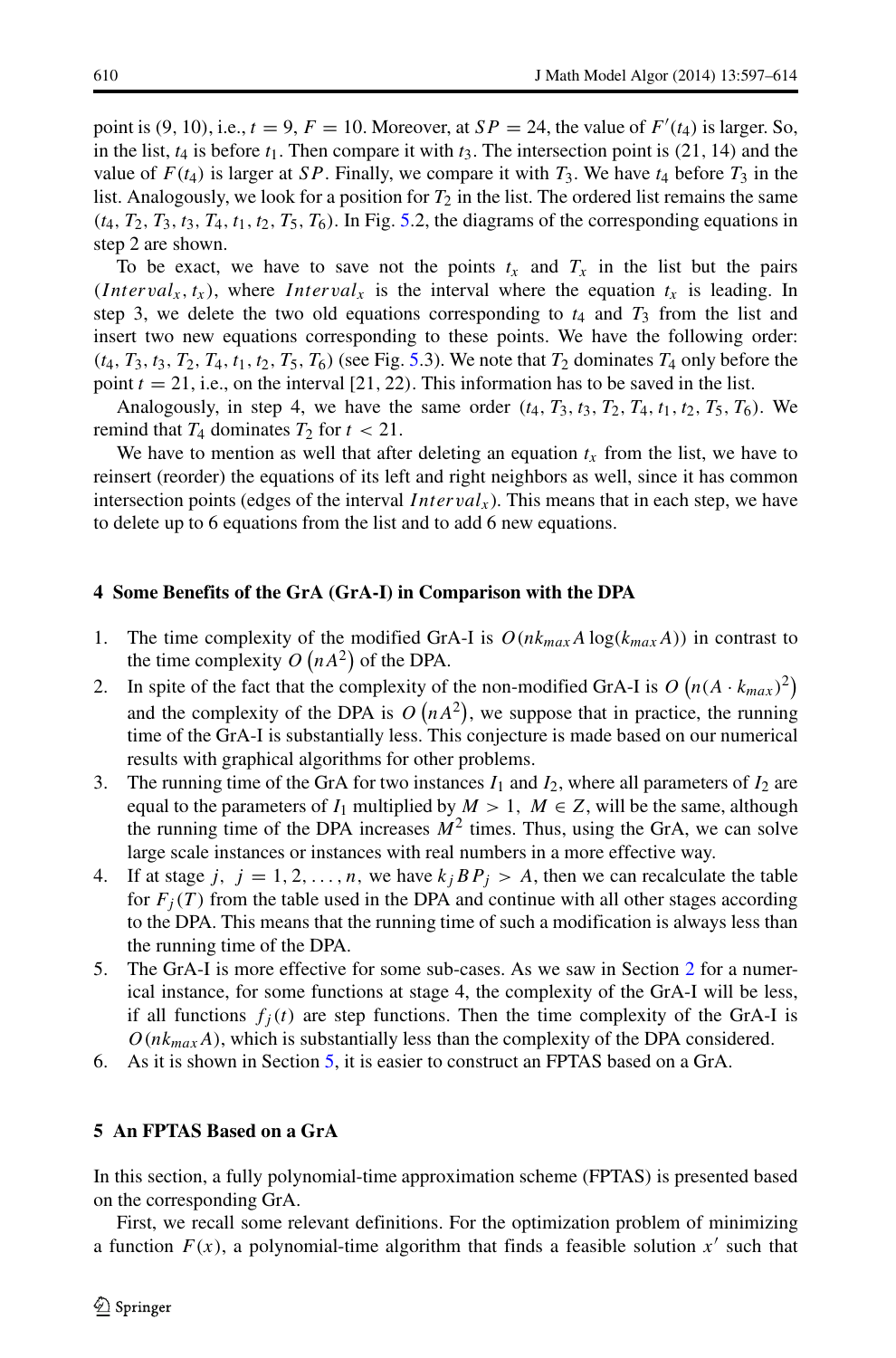*F(x')* is at most  $\rho \ge 1$  times less than the optimal value  $F(x^*)$  is called a *ρ*-*approximation algorithm; the value of ρ is called a worst-case ratio bound.* If a problem admits a *ρ*approximation algorithm, it is said to be approximable within a factor *ρ*. A family of *ρ*approximation algorithms is called a fully polynomial-time approximation scheme, or an FPTAS, if  $\rho = 1 + \varepsilon$  for any  $\varepsilon > 0$  and the running time is polynomial with respect to both the length of the problem input and  $1/\varepsilon$ . Notice that a problem, which is NP-hard in the strong sense, admits no FPTAS unless  $P = NP$ .

Let  $LB = \max_{j=1,\dots,n} f_j(A)$  be a lower bound and  $UB = n \cdot LB$  be an upper bound on the optimal objective function value for the problem.

The idea of the FPTAS is as follows. Let  $\delta = \frac{\varepsilon L B}{n}$ . To reduce the time complexity of the GrA, we have to diminish the number of columns  $B K_j$  considered, which is the number of different objective function values  $0 = b^1, b^2, b^3, \ldots, b^{BL_k} = UB$ . If we do not consider the original values  $b^k$  but the values  $\overline{b^k}$  which are rounded up or down to the nearest multiple of  $\delta$  values  $b^k$ , there are no more than  $\frac{UB}{\delta} = \frac{n^2}{\varepsilon}$  different values  $\overline{b^k}$ . Then we will be able to convert the table for the function  $F_j(T)$  into a similar table with no more than  $2\frac{n^2}{\varepsilon}$ columns (see Fig. [6\)](#page-14-0). Furthermore, for such a modified table (function) *F (T )*, we will have  $|F(T) - F'(T)| < \delta \leq \frac{\varepsilon F^*(A)}{n}$ . If we do the rounding and modification after each step III of the GrA, then the cumulative error will be no more than  $n\delta \leq \varepsilon F^*(A)$ , and the total running time of the *n* runs of the GrA will be

$$
O\left(\frac{n^3k_{max}}{\varepsilon}\log\left(k_{max}\frac{n^2}{\varepsilon}\right)\right),\,
$$

i.e., an FPTAS is obtained.

In [\[6\]](#page-17-4), a technique was proposed to improve the complexity of an approximation algorithm for optimization problems. This technique can be described as follows. If there is an FPTAS for a problem with a running time bounded by a polynomial  $P\left(L, \frac{1}{\varepsilon}, \frac{UB}{LB}\right)$ , where *L* is the length of the problem instance and *UB*, *LB* are known upper and lower bounds,

<span id="page-14-0"></span>

**Fig. 6** Substitution of columns and modification of  $F_j(T)$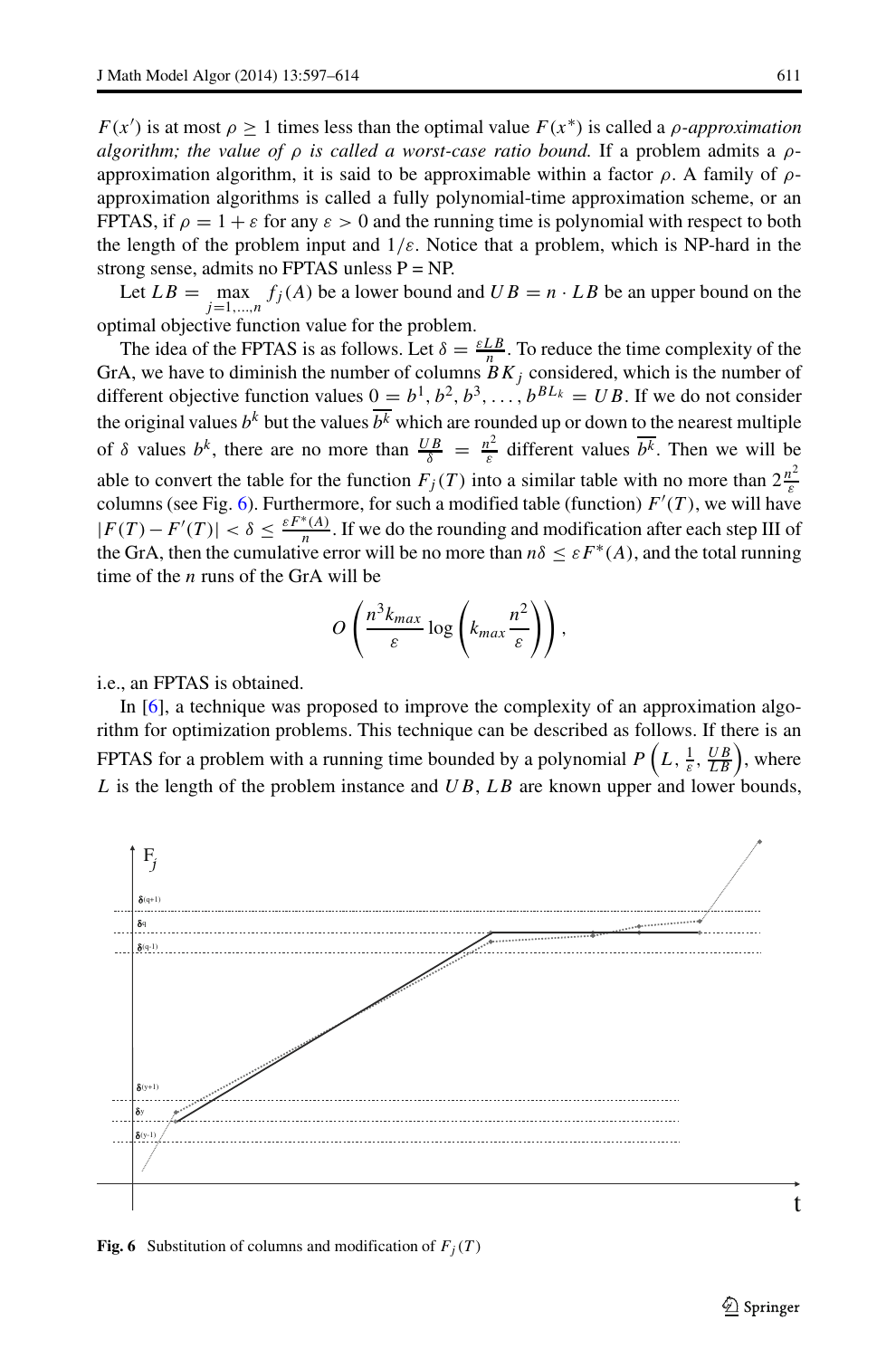and the value  $\frac{UB}{LB}$  is not bounded by a constant, then the technique enables us to find in  $P\left(L, \log \log \frac{UB}{LB}\right)$  time values *UB*<sub>0</sub> and *LB*<sub>0</sub> such that  $LB_0 \le F^* \le UB_0 < 3LB_0$ , i.e.,  $\frac{UB_0}{LB_0}$  is bounded by the constant 3. By using such values *UB*<sub>0</sub> and *LB*<sub>0</sub>, the running time of the FPTAS will be reduced to  $P\left(L, \frac{1}{\varepsilon}\right)$ , where P is the same polynomial. So, by using this technique, we can improve the FPTAS to have a running time of

$$
O\left(\frac{n^2k_{max}}{\varepsilon}\log\left(k_{max}\frac{n}{\varepsilon}\right)(1+\log\log n)\right),\,
$$

We have to note that this time complexity is less than the time complexity of the FPTAS presented in [\[5\]](#page-17-2) for a similar problem.

A detailed description of FPTASes based on a GrA for some single machine scheduling problems has been presented in [\[2\]](#page-17-5).

# <span id="page-15-0"></span>**6 A GrA for the Problem P-Cost**

In this section, a GrA for the problem of finding lot-sizes and sequencing several products on a single imperfect machine is presented. For this problem, so-called P-cost and studied in [\[7\]](#page-17-6), we have similar Bellman equations. Moreover, the problem P-Cost can be reduced to the project investment problem. Here, we consider a special case of problem P-Cost, for which the GrA improves the complexity of the DPA substantially.

The production line considered in this paper contains one facility (machine), which produces items of *n* different products in lots. A lot is a maximal set of items of the same product manufactured sequentially on the machine. The machine cannot process more than one item simultaneously. A sequence-dependent setup time is required between items of different products. The machine is imperfect in the following two senses: it can produce defective items which are not repairable, and it can break down. It is assumed that no item can be produced during a setup or breakdown and that setup and breakdown times cannot overlap. The following deterministic parameters are assumed to be given for each product *j*,  $j = 1, \ldots, n$ :  $b_j$ ,  $b_j > 0$ , is the demand for good quality items;  $c_j$ ,  $c_j > 0$ , is the per item cost of the unsatisfied demand;  $t_j$ ,  $t_j > 0$  is the processing time of an item;  $s_{i,j}$ ,  $s_{i,j} \geq 0$  is the setup time between items of products *i* and *j*;  $f_i(x)$  is a non-decreasing integer-valued function representing the number of defective items, *x* is the total manufactured quantity of product *j*;  $f_j(0) = 0$ , and  $f_j(x) < x$  for  $x = 1, 2, \ldots, n$ ;  $T(x_1, \ldots, x_n)$ is a non-negative non-decreasing real-valued function representing the cumulative machine breakdown time before the production of the last item, and  $x_j$  is the total number of manufactured items of product *j* .

The problem is to minimize the total cost

$$
\sum_{j=1}^{n} c_j \max\{0, b_j - (x_j - f_j(x_j))\},\,
$$

of demand dissatisfaction subject to the constraint that the completion time  $C_{max}$  of the last item does not exceed a given upper bound *A*. As aforementioned, this problem was denoted as P-Cost.

In [\[7\]](#page-17-6), this problem is solved in two steps. In the first step, a sequence of lots is computed by using an exact *B*&*B* algorithm for the Traveling Salesman Problem to minimize total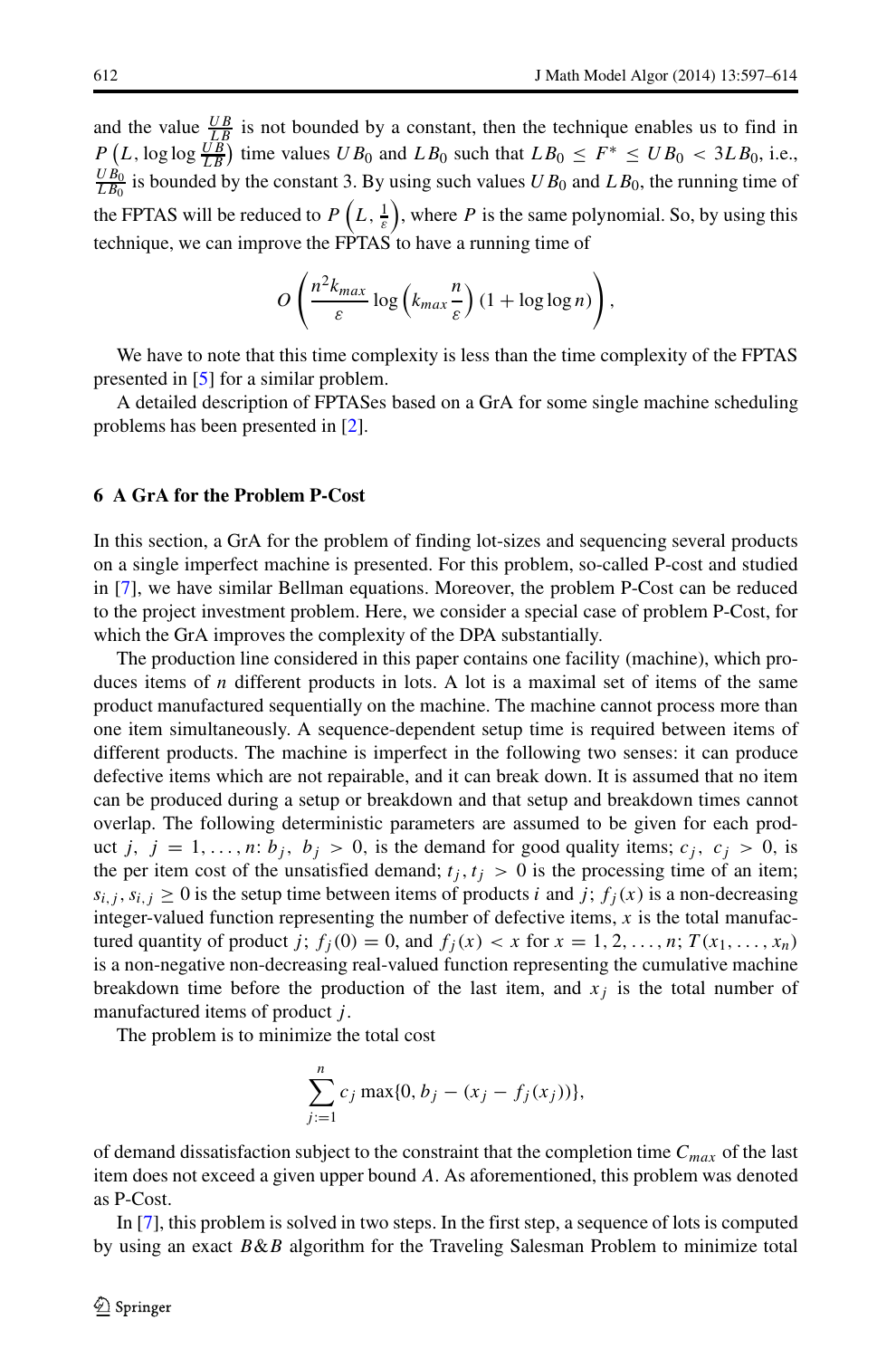setup time. The time complexity of this algorithm is  $O(n^22^n)$ . Let TT be the total time given for production. Then  $A = TT - TS^*$ , where  $TS^*$  is the minimal total setup time.

In the second step, the function

$$
F(x_1, ..., x_n) = \sum_{j:=1}^n c_j \max\{0, b_j - (x_j - f_j(x_j))\}
$$

is minimized, where  $\sum_{j=1}^{n} x_j t_j \leq A$ . It is obvious that this problem can be solved in  $O(nA^2)$  time by a DPA with Bellman equations similar to the ones presented in Section [1.](#page-1-1)

In [\[7\]](#page-17-6), the authors considered a special case of this problem, where  $f_i(x_i) = \alpha_i x_i$ , and they presented an FPTAS with a time complexity of

$$
O\left(\frac{n^3}{\varepsilon^2} + n^3 \log \log \left(\sum_{j=1}^n c_j b_j\right)\right).
$$

According to the results of the numerical experiments provided in [\[8\]](#page-17-7), this FPTAS works slower than an exact algorithm provided by CPLEX for a MIP formulation of the problem. However, we have to note the following. Since the traveling salesman problem (TSP) solved in the first step is many times more difficult, it seems to be necessary to do the following. First, using an effective algorithms we find  $UB_{TS}$  and  $LB_{TS}$ , which are an upper and a lower bound on the optimal objective function value for the TSP. Then we use the DPA to solve the problem P-Cost, where  $A = TT - LB_{TS}$ . As a result of the DPA, we will have optimal solutions *for all*  $A' \in [0, A]$ , in contrast to the fact that CPLEX provides only an optimal solution for  $A' = A$ . Then we return to the TSP and decide whether it makes sense to continue the *B*&*B* calculations, i.e., which result will be obtained for the problem P-Cost, if we improve the current value  $UB_{TS}$ . So, this approach seems to be more effective than a combination of the *B*&*B* algorithm for the TSP and CPLEX.

If we assume  $f_j(x_j) = \alpha_j x_j$ , then we can use the GrA to solve the problem, where  $k_j = 2$ ,  $j = 1, \ldots, n$ . The analytical form  $f_j(x_j) = \alpha_j x_j$  seems to be more adequate than  $f_j(x_j) = \lfloor \alpha_j x_j \rfloor$  since, in practice, we deal with functions  $f_j(x_j)$  statistically received.

**Lemma 2** *The problem P-Cost with*  $f_i(x_j) = \alpha_j x_j$ ,  $j = 1, \ldots, n$ , *is NP-hard.* 

*Proof* We present a polynomial time reduction from the partition problem, which is as follows.

*Partition problem* A set  $\overline{N} = \{a_1, a_2, \ldots, a_n\}$  of values  $a_1 \ge a_2 \ge \cdots \ge a_n > 0$  with  $a_i \in Z_+$ ,  $i = 1, 2, ..., n$ , and a value  $\overline{A} \in Z$ ,  $\overline{A} = \frac{1}{2} \sum_{j=1}^n a_j$  are given. Is there a subset  $N' \subset N$  such that  $\sum_{j \in N'} a_j = A$ ?

Each lot  $j \in N$  corresponds to an item  $j \in \overline{N}$ . Moreover, we have  $b_j = 1, \alpha_j = 0, c_j =$  $t_j = a_j$  and  $A = \overline{A}$ . There exists an optimal solution of the problem P-Cost with  $F^* = A$ if and only if there exists such a subset  $N'$  for the partition problem.

**Theorem 2** *The problem P-Cost with*  $f_j(x_j) = \alpha_j x_j$ ,  $j = 1, \ldots, n$ , *can be solved by the GrA-I in O(nA* log *A) time.*